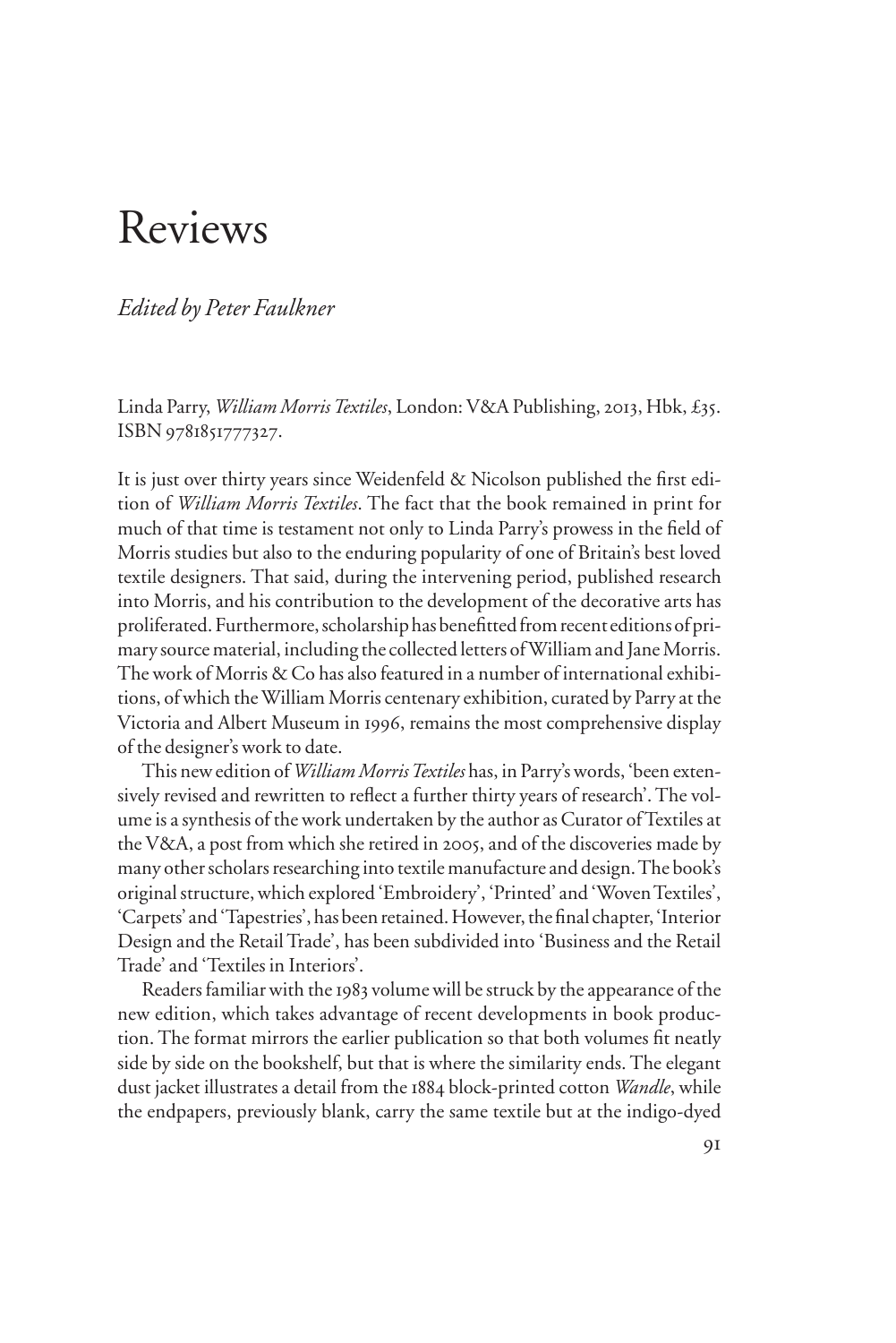and discharged stage before all the other colours were printed, nicely reflecting Morris's experimentation with the indigo discharge method. The length has increased dramatically from 198 to 304 pages; likewise, the number of endnotes in each chapter has risen: twofold in the case of 'Tapestries' and nearly fourfold in Chapters 6-7 combined. A bibliography has also been added, which includes manuscripts, Morris & Co catalogues, Morris's lectures containing material on textiles and design, and a selection of relevant secondary sources. Gone, however, is the list of holdings of Morris textiles in public collections, that information being absorbed by the main text and accompanying notes.

Once again, the text is set in double columns but in a clean, modern typeface which complements the illustrations. As befits a designer for whom colour was key, the plates are printed in colour throughout with several full-page and twopage spreads; this contrasts with the first edition in which half the images were in black and white. The V&A photography studio deserves special praise for the quality of the illustrations, which enhance the reader's appreciation of Morris's skill as a draughtsman and the level of detail which went into creating his designs. The lack of definition which marred some of the images in 1983 has been swept away; sharper focus, evident in the textile samples *Eyebright* and *Apple* and in the design for *Ixia*, for example (catalogue nos 58, 96 and 119), is revealing. A particularly attractive feature is the opening two-page spread of each chapter in which a full page is given over to an apposite image. My personal favourite is the detail from the wool-embroidered hanging *Artichoke*, designed for Ada Goodman in 1877, in which one can pick out the individual stitches worked in blue, brown and pink hues which have lost none of their vibrancy.

How do the contents compare with the first edition? As before, Chapter 1 opens with Morris's apprenticeship in 1856 to the architect George Edmund Street, whose all-embracing approach to Church decoration was to exert a profound influence on his pupil, not least his views on the design and execution of embroidered furnishings. Morris cut his teeth as a textile designer on the decorative embroidery schemes he created for Red Lion Square and Red House between 1857 and 1865. Parry's revisions to Morris's early career take account of the recent discovery of the embroidered figure of *Aphrodite* or *Venus* from the partially worked frieze *The Legende of Good Wimmen*, designed for the dining room at Red House. Last seen in 1961 at the V&A exhibition *Morris & Co 1861-1940*, the panel, which was then owned by A. Halcrow Versage, secretary of the Kelmscott Fellowship (forerunner of the William Morris Society), was subsequently thought to be lost and was known only from the design at Kelmscott Manor, painted in oils on canvas. However, the embroidery resurfaced at auction in 2007 and was acquired by the National Trust for display at Red House.

The section on Morris's relationship with the Royal School of Art Needlework (RSAN), which opened in November 1872, has been expanded under a separate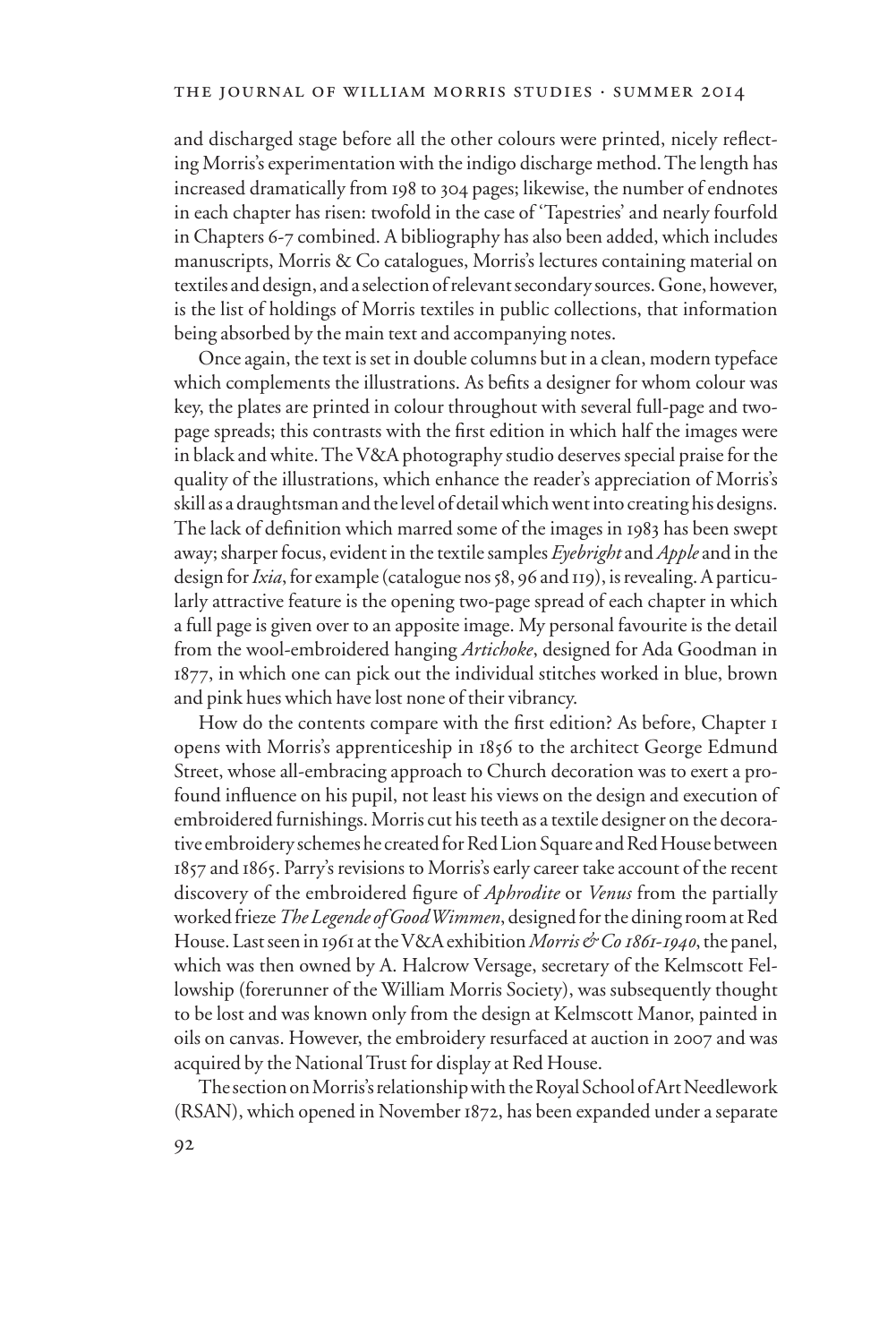heading. Initial contact with Morris came not from Mrs Madeline Wyndham, an enthusiastic client of Morris & Co., and prime mover in the running of the School, as Parry claims here, but from the art furniture maker Henry Capel. Acting as agent on behalf of the RSAN's founder, Lady Victoria Welby, Capel approached Morris, Marshall, Faulkner & Co. in December 1872 in order to enquire whether the firm would be interested in having embroidery work done off the premises, but he received a cool response from the Works' Manager, George Wardle, who believed that Morris would not entertain such an arrangement. It was not until the spring of 1875, after the setting up of an art committee under the direction of Frederic Leighton to oversee the RSAN's desire to form a contemporary school of art needlework, that Morris agreed to supply designs to the School.

Deleted from the new edition is the figurative composition *The Musicians*, for many years thought to have been designed by Morris and Burne-Jones for the RSAN in *ca* 1875. The panel is in fact the work of Selwyn Image, whose lengthy association with the School began during the late 1870s. New to the volume is the *Peacock and Vine* dado panel, designed by Morris with the assistance of Philip Webb, and displayed on the RSAN's stand at the Philadelphia International Centennial Exhibition in 1876. Described by *Harper's Bazaar* as 'equivalent in conception to many of the best masters of medieval decorative arts', the panel was, in the opinion of Lady Marian Alford, vice-President of the RSAN, one of the most important works produced by the School, and is known to have been acquired by Madeline Wyndham (*Needlework as Art*, 1886, p. 398).

Chapter I closes with the significant contribution made by the Morrises' younger daughter May, who took over the running of the embroidery department at Morris & Co in 1885. Overshadowed by her father's achievements, she never received during her own lifetime the recognition she deserved. However, in recent years, primarily through the work of Parry, and of Jan Marsh, May has finally been acknowledged as one of the most accomplished designer craftswomen in British history.

The chapters on printed and woven textiles have been reordered and expanded. Reminiscences by past employees, including tapestry weavers trained at Merton Abbey, have added new insights to the volume. Inserted into the discourse on woodblock printing are sections on pattern development and pattern theory. Morris's determination to master natural dyeing is explored further in the context of his relationship with the dyer Thomas Wardle and the development of the Merton Abbey works, which underwent archaeological excavation by the Museum of London during the early 1990s. A welcome addition to the chapter on machine-woven and hand-knotted carpets is Morris and Webb's beautifully designed *Peacock and Bird* Hammersmith carpet, which until recently was thought not to have been put into production.

Intensive study of the Berger collection has assisted Parry in identifying the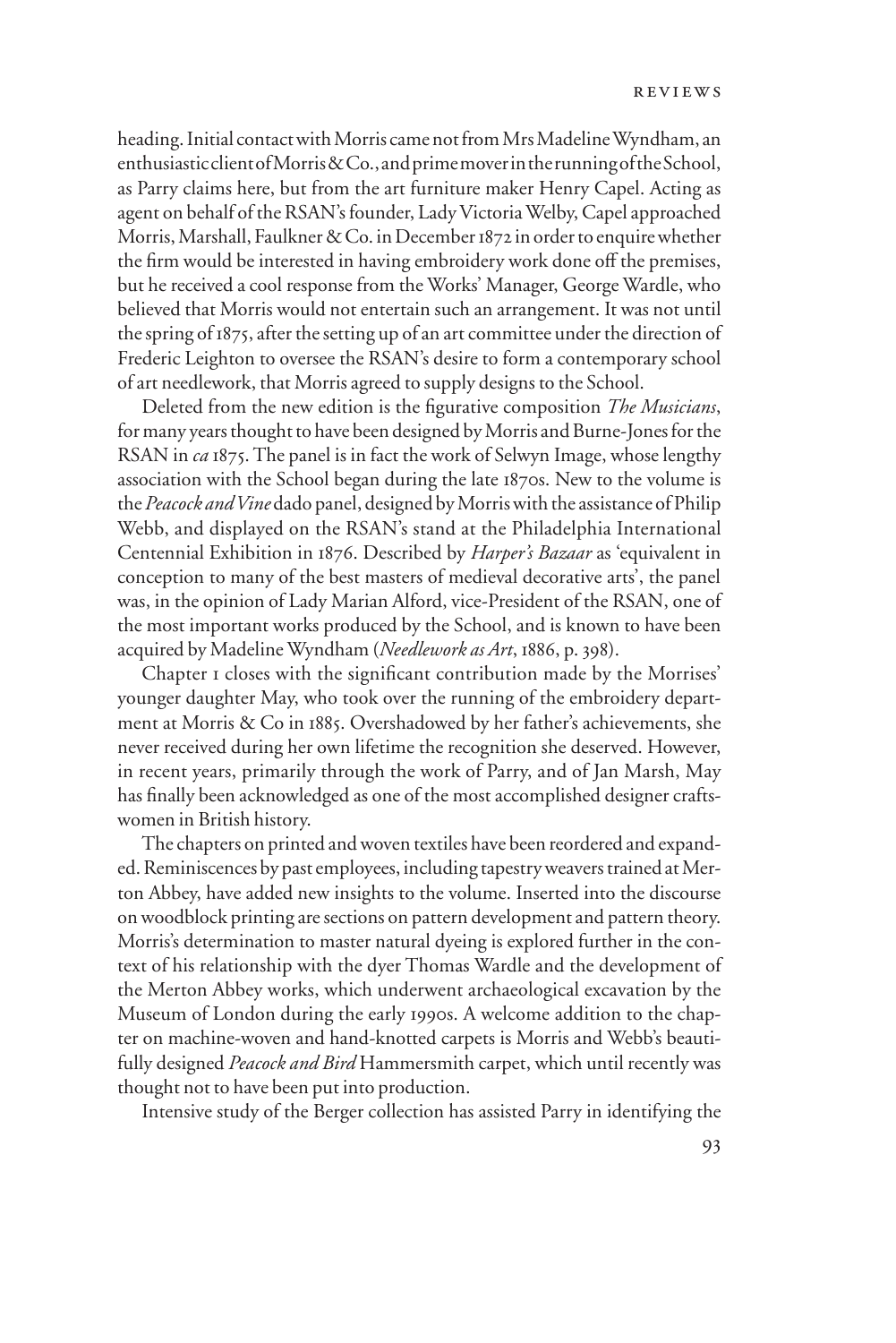work of, and reassessing the contribution made by, John Henry Dearle to the organisation and success of Morris & Co.: 'Dearle has finally emerged from Morris's shadow and is now recognized as a designer of considerable talent in his own right'. (p. 82) His experience at designing for the loom led to the largest number of tapestry cartoons, and more than double the number of woven textiles produced by Morris. Dearle's fascination with antique fabrics enabled the Company to meet the increasing demand for reproduction textiles during the early 1900s; *Pineapple*, for example, was copied directly from a late fifteenth/early sixteenthcentury woollen hanging acquired by the V&A in 1864.

Charles Harvey and Jon Press's reappraisal of Morris's business skills have led Parry to rethink the final section of the book. Chapter 6 contains a twelve-page summary of Morris & Co's eighty-year history. The reorganisation of the Company under Henry Currie Marillier following Morris's death, and its subsequent rebranding as Morris & Co. Art Workers Ltd in 1925 are both discussed in greater depth.

Chapter 7 explores Morris interiors at home and in the houses furnished by the Company where textiles have played a significant role. While Parry has identified over ninety interiors worldwide in which Morris textiles were used, the chapter focuses on the same group of properties which appeared in the first edition, but the text has been expanded in order to include background material on the clients themselves, as well as new information about the textiles. For instance, we now know from Rosalind Howard's personal papers in the archive at Castle Howard that among the soft furnishings recommended by Morris for 1, Palace Green, London, were the printed cottons *Iris* and *African Marigold*, and that a set of embroideries worked by Bessie Burden hung in the dining room. Research into Clouds, the Wyndhams' estate in Wiltshire, has revealed that the couple were first offered *The Forest* tapestry and then *The Orchard* before settling on Dearle's *Greenery* tapestry for the hall. Likewise, more than ten different patterns of printed and woven textiles, including *Bird and Vine*, *Avon*, *Cray* and *Medway*, have been identified from photographs of the main reception rooms. Morris & Co.'s prestigious commission to provide carpets for the Orient Line shipping company, which received a cursory mention in 1983, is also discussed here in more detail.

One of the highlights of Parry's new edition is the chronological catalogue of extant repeating designs produced by Morris & Co. between 1868 and 1918, which accounts for nearly one third of the volume compared with only twentysix pages in 1983. Where previously up to twelve pattern images filled a doublepage spread, here there are at most seven, with several individual prints and weaves occupying not one but two whole pages. In the context of so many visually stunning photographs, it seems churlish to criticise, but I question why the designers chose to print such a small image in the case of *Severn and Squirrel* or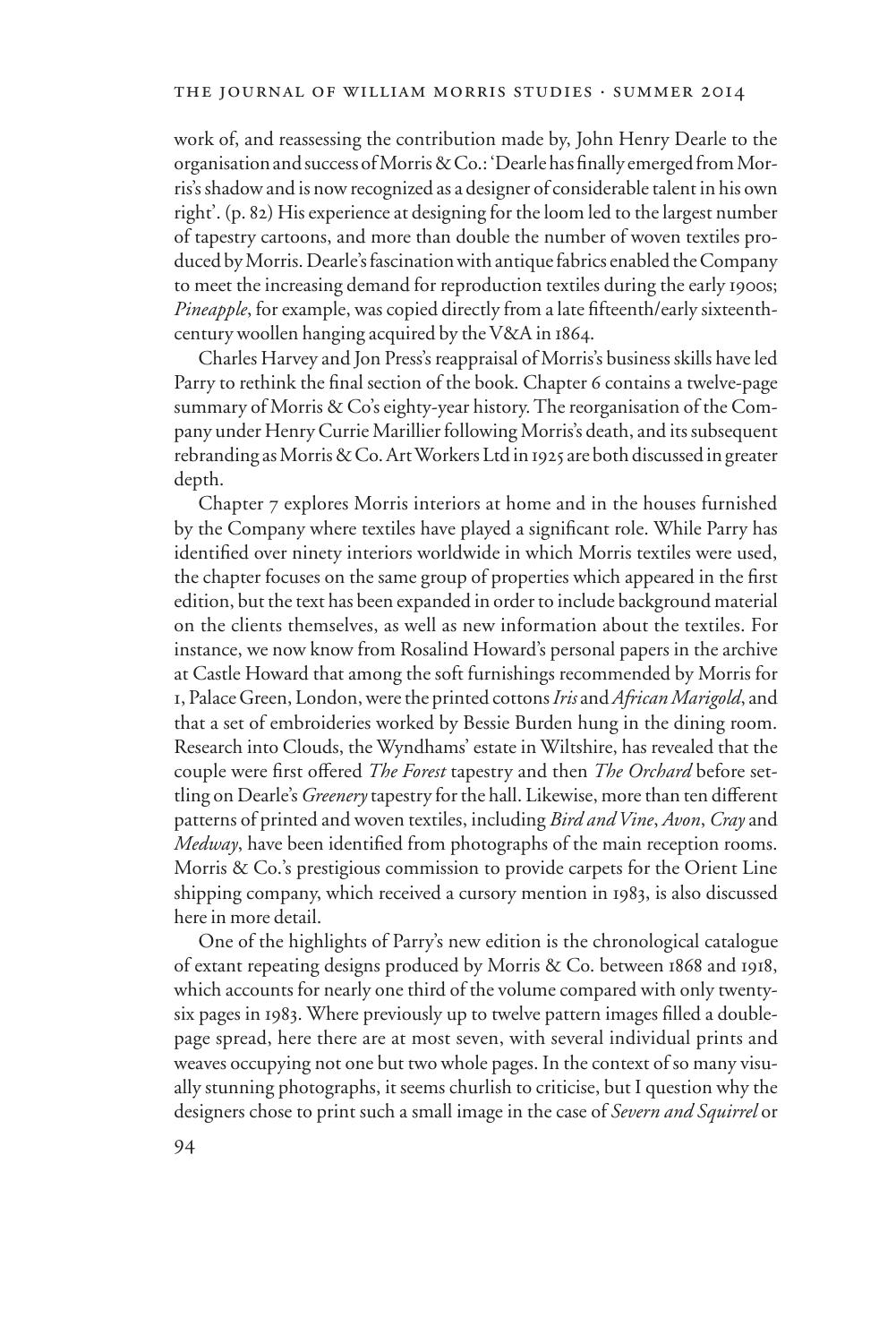*Fox and Grape* (nos 70 and 102). Some of the patterns have been re-dated; for example, Dearle's *Cross Twigs*, no. 92, is now assigned to *ca* 1893 instead of *c*a 1898, having been used for bed hangings at Penrhyn Castle in 1894. Other entries have been expanded in order to take account of new information on exhibitions (*Marigold* and *Honeysuckle*, nos 10 and 27, were displayed by Thomas Wardle at the Exposition Universelle in Paris in 1878), client orders (*Madras Muslin*, no. 41, is mentioned in estimates for Aleco Ionides), and pricing (*Florence*, no. 76, for example, cost 4s 6d per yard when first offered for sale in *ca* 1890). New to the catalogue is *Derwent* (no. 89), designed by Dearle after 1892, plus a handful of textile samples where illustrations of the pattern alone were required to suffice in the first edition; the full-page image of Dearle's woven woollen fabric *Carnation*, no. 118, is a particularly welcome addition. The small selection of machine-made carpets tagged on the end of the 1983 catalogue has now been incorporated into the chronological sequence and expanded to include three new patterns (nos 15, 17 and 80).

*William Morris Textiles* is a beautifully designed, highly readable text which will appeal to historians, practitioners, dealers and collectors and all those with a passion for Morris, and the Arts and Crafts Movement. The volume offers a compelling narrative of how one man became the most important figure in British design and textile manufacture since the mid-nineteenth century. There is every reason to believe that this new edition will enjoy as long a shelf-life as its predecessor and that Parry's position as the leading authority on Morris & Co. textiles will remain uncontested for the foreseeable future.

*Lynn Hulse*

*W.G Collingwood's Letters from Iceland: Travels in Iceland 1897,* by W.G. Collingwood & Jón Stefánsson, edited by Mike & Kate Lea, Cardiff: the R.G. Collingwood Society, 2013, 150 pp. Numerous black and white and coloured illustrations. Pbk, £18. ISBN 978-0-9546740-1-4. Available to members of the William Morris Society at the discounted price of  $\pounds$ 15 +  $\pounds$ 3 p&p. from the R.G. Collingwood Society, Collingwood and British Idealism Centre, Cardiff School of European Languages, Translation and Politics, Cardiff University, 65-68 Park Place, Cardiff cf10 3as.

W. G. Collingwood was a Victorian scholar with many interests. He trained himself to be an archaeologist, but was most interested in painting. He met John Ruskin at Oxford in the 1870s, and took part in the Hinksey road-building project. Later he studied art at the Slade, and tutored Burne-Jones's son Philip.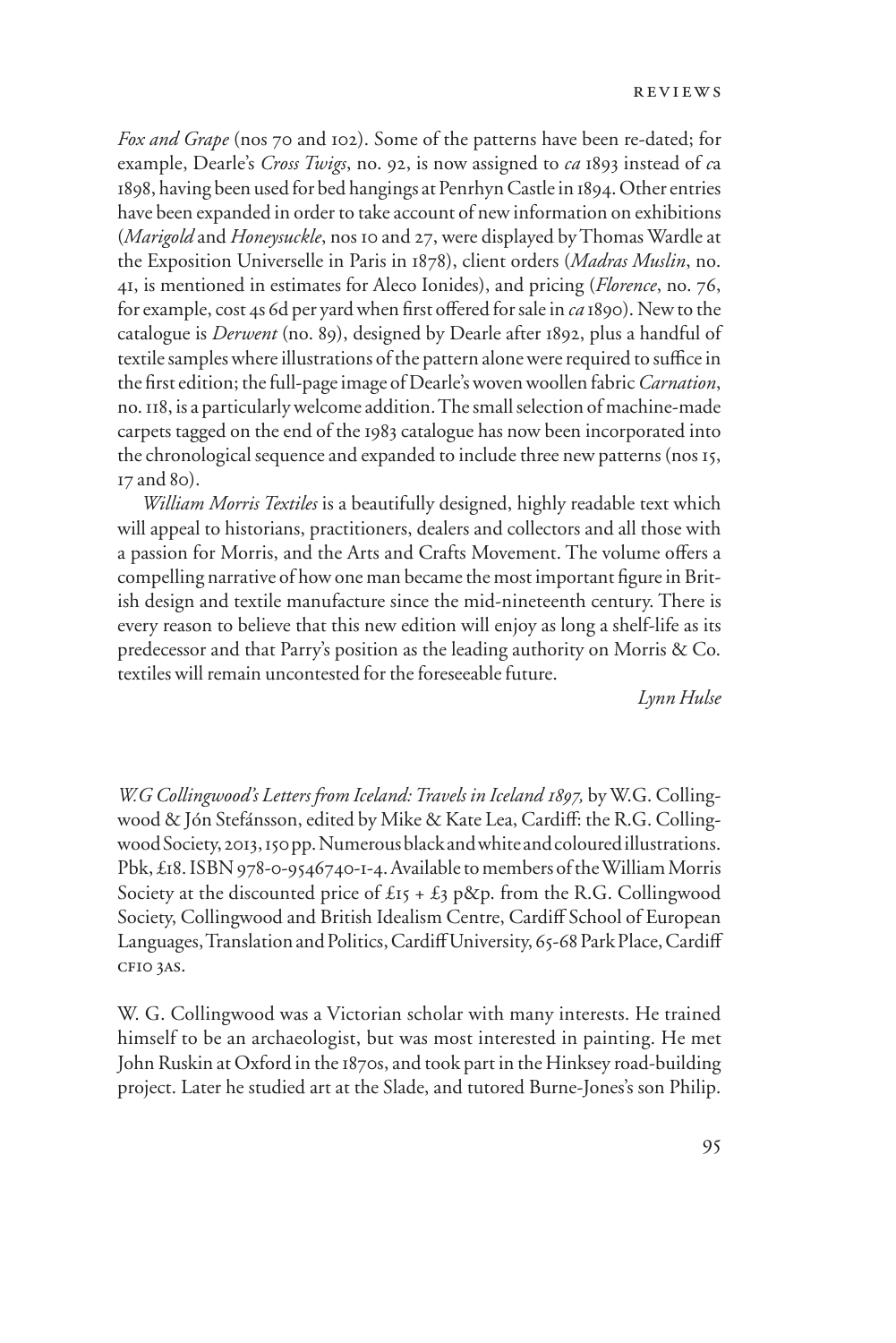Eventually he became Ruskin's secretary and worked for him at Brantwood. He was an expert in Norse influences in the Lake District, and was greatly influenced by Morris's studies of Iceland and the sagas. Following Morris's death he decided to visit that country with his Icelandic friend Jón Stefánsson, and their journey is the subject of this book. His letters home were originally published in 1996, but this is a new and copiously illustrated edition with some ancillary material. (It is worth pointing out that it is his son, R. G. Collingwood, who is commemorated in the name of the Society which has published this book; he was the co-author of the Wrst book on *Roman Britain* in the Oxford History series, and the last pages of his 1938 memoir, *An Autobiography*, famously describe how a reclusive philosophy don became a committed opponent of Fascism.)

The journey to Iceland took place during the summer of 1897. It lasted for ten weeks, and largely followed Morris's route in 1871, though places were seen in a different order. The two men went by ship to Reykjavik; then they stayed on the boat, sailing north to Stykkisholm. From there they saw the same things as Morris, but in reverse order, eventually arriving back at Reykjavik. Finally, still in Morris's footsteps, they travelled south to the country of the Njala saga and returned via Thingvellir. On their way home they did not take the direct route to Scotland, but sailed round the north coast of Iceland, stopping off at various points. By the end of the journey Collingwood had produced three hundred paintings of the scenery, particularly of the saga-steads, and taken numerous photographs. This work was largely a matter of record, and it is most useful to us in the William Morris Society, because it shows the scenery as it had looked to Morris twenty-five years before. Later, as their country was modernised, the Icelanders themselves realised the value of these paintings and a considerable number have found their way into local museums.

Generally the letters are pleasant and jokey, as they were mostly written to his young children. Sometimes the puns are ghastly, and we do not want to know that the Faroes were inhabited by the Fairies, and that Iceland is Niceland. But the important thing is how the numerous asides in the letters bring out and support some of Morris's views, and I should like to mention one or two of these.

Reykjavik is a poor place neglected and bleak a mere village of wood and iron houses but there are many good and fine people living here in what we should call poverty and dullness.

Morris had been similarly disappointed with the capital city, and frequently refers to the poverty of the Icelanders, but is too kind to go into detail. Collingwood is more explicit about the dirt. At Oddi :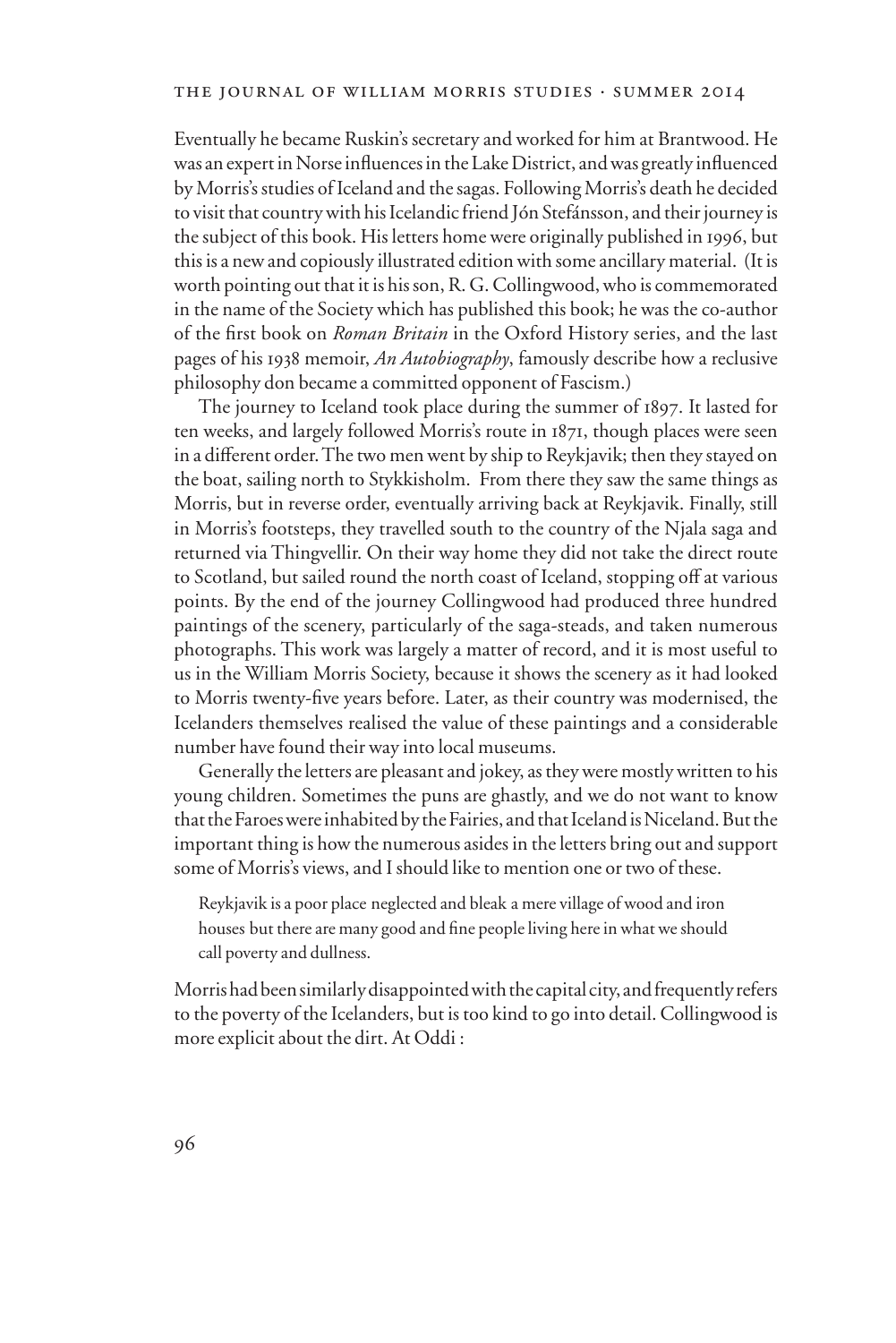We slept in a tiny bedroom, in 2 beds, which left only another bed's space between them, and that was filthy with candle droppings (which must have been left since winter or spring) and rubbish and dust, the leg of a doll, bits of paper. And a battered filthy old skin of I don't remember what animal. This opened out of a rather grand drawing room: and the window didn't open. Consequently the room was very foul in the morning, and not to be ventilated except into the drawing room.

There is quite a lot of this and I suppose you could answer that, unlike Morris, who was prepared to rough it, Collingwood was a very fastidious English gentleman who did not appreciate the conditions of Northern life.

He also, like Morris, was offered antiquities. In the church at Oddi

Sira Skuli [the parson] had sold the pulpit, which had old paintings of angels and devils: and now they have a joiner's contraption instead.

In the next church,

The bishop doesn't think the chalice and paten there worth taking: they are early 14th century French silver gilt and enamelled things … all they want is to get rid of every scrap of antiquity out of their churches.

The book as a whole is a useful reminder of the lasting nature of Morris's writings on Iceland and the sagas, and also how deeply he influenced people's lives, though sometimes in unexpected ways. Like Morris, Collingwood dutifully visits each place associated with the sagas, and retells the stories to his children, but it seems shocking to us that he excavated Gudrun's grave – the Gudrun of the *Laxdaela Saga*! 'Your daddy went back next day and dug up Gudrun. I wouldn't have done it but antiquaries have pooh-poohed the tradition; and I put her all back again, except some of the teeth and a bit of her skull bone'. On his return he wrote, in conjunction with Jón Stefánsson, *A Pilgrimage to the Saga–steads of Iceland*, a fully illustrated book with maps and diagrams. This was published in 1899, and led to other books, *Scandinavian Britain* in 1908 and *Northumbrian Crosses* in 1927.

And Stefánsson? He had met Morris when he was a young man and remained under his spell; like Morris's companion, Eiríkr Magnússon, he became a British academic and lived in London for fifty years, going home to Reykjavik in 1949.

*John Purkis*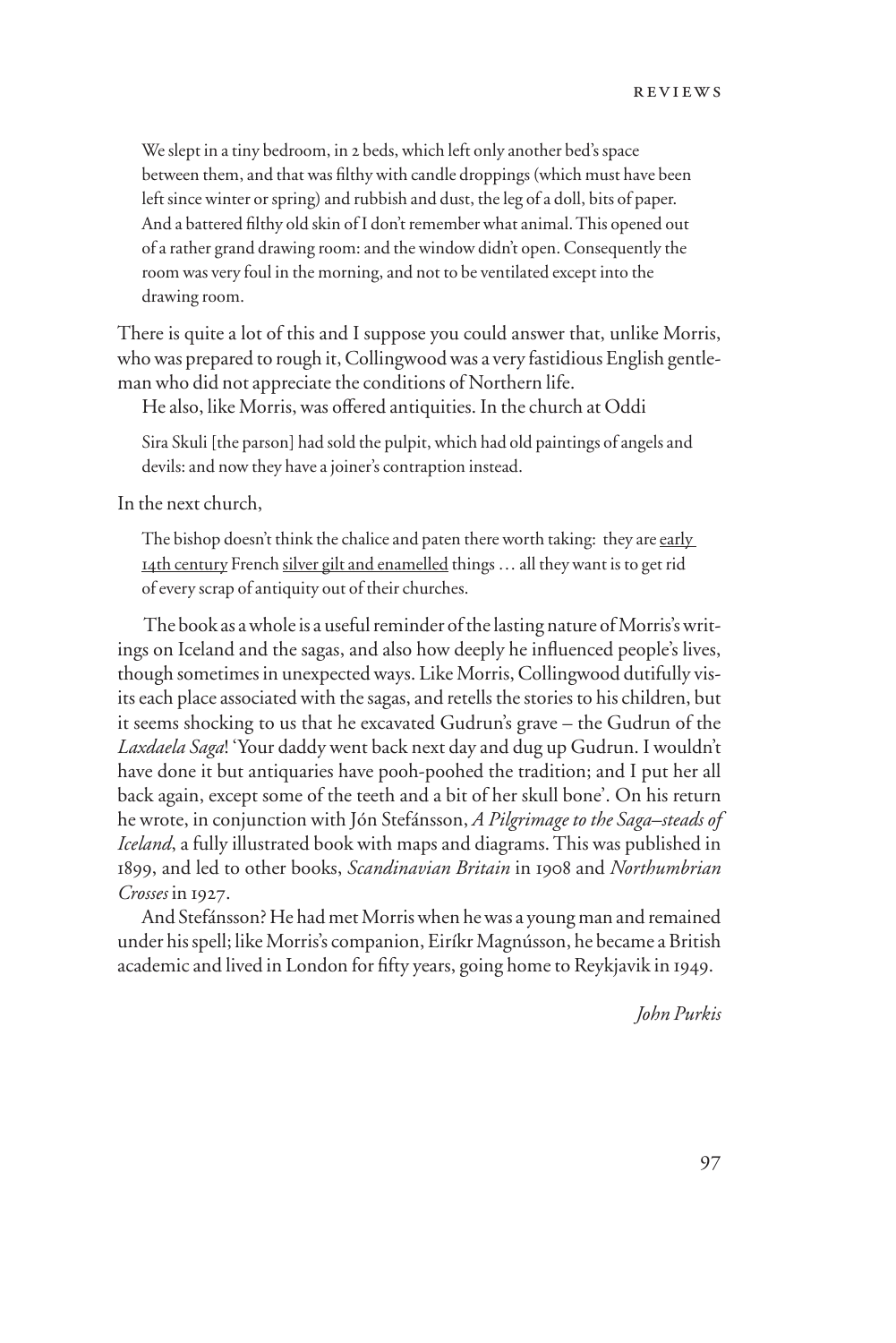#### the journal of william morris studies . summer 2014

Gary Sargeant, *Friends and Influences: The Memoirs of an Artist*, London: Jerusalem Press Limited and Sequim WA, USA: Holmes Publishing Group, 2013, 172 pp., approx. 150 coloured and black and white illustrations, Hbk. De Luxe Limited Edition with four prints signed by the artist, £160.00; Standard Limited Edition £30.00. ISBN 9780956700438.

It is good for our side, as the media begin to propagate the government's 'celebration' of the Great War, to read about a group of artists who were mostly pacifists during that conflict. All of them owed something to William Morris, and during their later years some of them helped to found the William Morris Gallery in Walthamstow. Gary Sargeant, born in 1939, regarded them as his mentors, and has put together his reminiscences in this well-illustrated book.

In 1954, as a teenager, temporarily separated from his family, Sargeant found a room in Ilford. His landlady invited him to meet Nellie Lapwood, who lived next door: 'Ellen and her brother are both artists'. As a treat Nellie took him with her to Liberty's, her favourite shop, which of course he had never seen: 'To me the store was more like a museum rather than a shop'. She astonished the assistants when she bought tiny but expensive pieces of silk: 'The small pink rose fabric will make a perfect pair of elephant's trousers'. In fact her purchases were made into nursery animals, which she gave away to the children of the neighbourhood. She was the sister of Austin Osman Spare (1889–1956). At that time Spare resembled the artist in Joyce Cary's *The Horse's Mouth*, living on 7s a week, and producing innumerable paintings, most of which he seems to have given away.

Sargeant was introduced to Spare, who liked him because he could draw. When he tried to educate the boy at the Tate Gallery, 'we always headed for the Blake Room'. Every Saturday morning Nellie took Sargeant by taxi to the Sir John Cass School of Art and Crafts in Aldgate, where they all drew from the life. At the classes he met other members of the group, including Walter Spradbery and his friend Haydn Mackey. How had these friends originally come together?

Spare had become famous early. He had exhibited at the Royal Academy when he was seventeen, and was offered a free scholarship to the Royal College of Art. But he did not attend. He exhibited his pictures at London galleries, self-published a number of books, and edited art journals, such as *Form* (1917) and *The Golden Hind* (1922-4). Towards the end of the Great War he became a war artist with the RAMC, and later helped in the foundation of the Imperial War Museum and added to its collection of paintings, working from studios in the Fulham Road. During this time he met Spradbery and Mackey, who had served as noncombatant stretcher-bearers with the 36th (East Anglian) Field Ambulance; they had both suffered from a gas attack. A lifelong pacifist, Spradbery received the DCM for his bravery in rescuing wounded comrades under fire. Paintings from this period – *An Advanced Dressing Station* by Mackey and Gilbert Rogers, and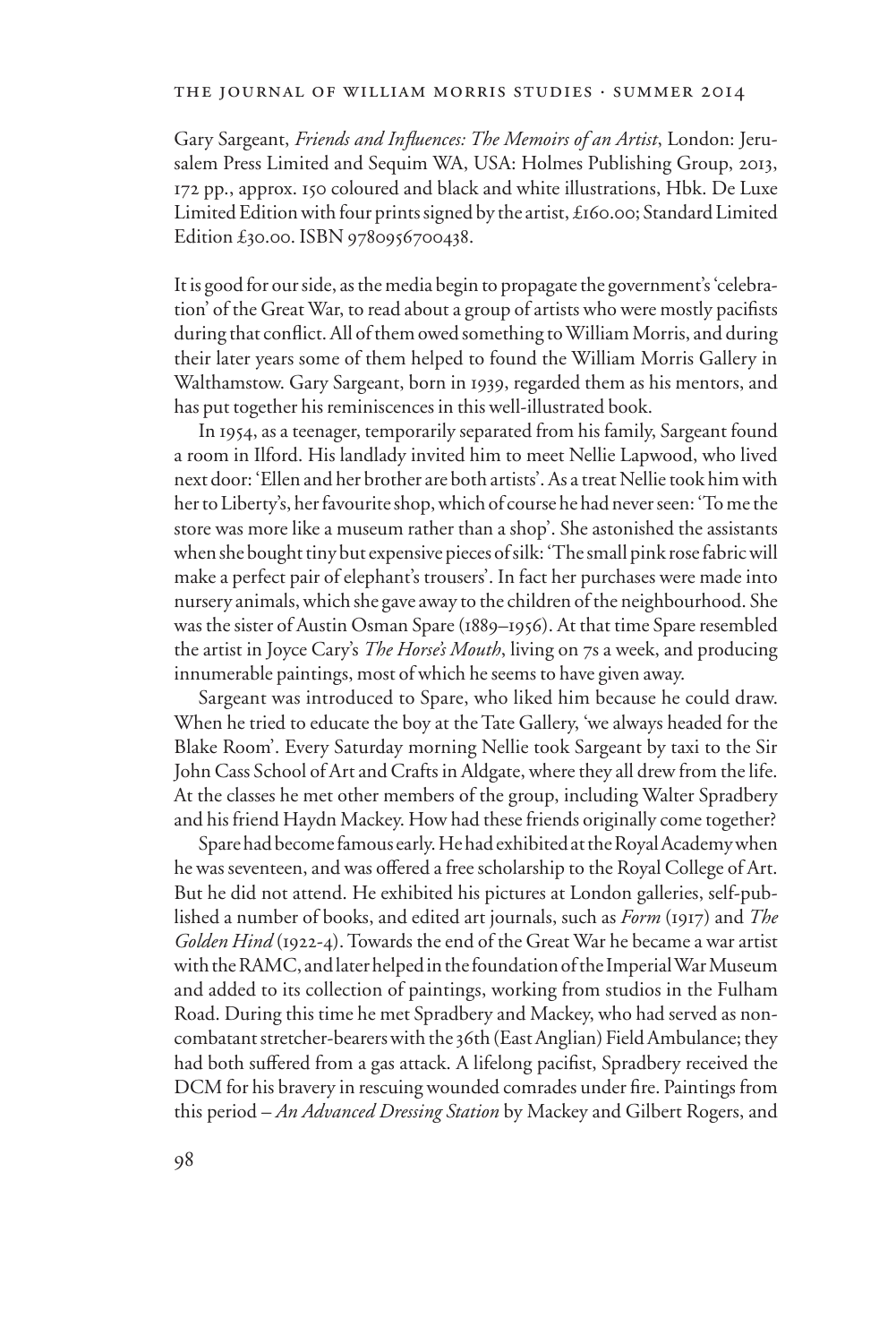## *Exterior of an Advanced Dressing Station* together with *An Aid Post* by Spare – are displayed in this book.

Walter Spradbery (1889–1969) came from Walthamstow and attended the William Morris School. 'I had gained my scholarship from the day school named after him, and lived my life in the town in which he was born'. He became famous during the thirties for his posters, a very large number of which were commissioned by Frank Pick for London Transport. Their originality derives from the fact that most of them were produced from linocuts, and showed town and countryside in glowing colours. They are still available as postcards and on mugs. Spradbery lived in an enclave of Epping Forest known as The Wilderness; the William Morris Society visited him there during the 1960s, and we were given tea by his daughter Rima.

Haydn Reynolds Mackey (1881–1979) had been a child prodigy, and was guided by Walter Crane and Lord Leighton. He had been at the Slade School for a short time, and, as noted above, spent the Great War in the RAMC as an Official War Artist. He taught art in Walthamstow, where he met Spradbery, who was training to be a teacher at the Walthamstow School of Arts and Crafts. They became friends for life. Both possessed a strong social commitment, ultimately derived from Ruskin and Morris. Later they founded the Walthamstow Educational Settlement, where Gary Sargeant met them; Nellie took him to lectures and exhibitions there. Haydn taught life-drawing at polytechnics and schools all over London.

Another friend of Spradbery was Frank Brangwyn, who had been an unofficial war artist during the Great War; he was responsible for over eighty posters, which were given free to charitable organisations. He remained on the fringe of the group. Born in Bruges, Brangwyn was helped by A.H. Mackmurdo (1851- 1942) to find work with Morris's 'Firm'. He began by tidying up in the shop in Oxford Street. As is well known, apprenticeship with Morris led to Brangwyn's career as an artist. In 1936 the connection led to a meeting between the three of them (there is an excellent photograph showing Mackmurdo in his funny hat); Spradbery re-introduced Brangwyn to Mackmurdo, and this led to the proposal to found the William Morris Gallery, handsomely endowed by Brangwyn with paintings and the gift of his archive. For some years the three artists met at Water House and gave talks there to support the project.

The book also contains a wide collection of Gary Sargeant's own works, together with an outline of his life and achievements. Partly because of the poor state of Mr Sargeant's health, the reader is presented with an assemblage of rather disparate recollections and images, which needed to be tied together. A summative conclusion is provided by Stephen Pochin in an excellent 'Afterword – Regarding an Elusive Constellation'. He explains that Spare, in editing his art journals from 1917 to 1924, encouraged the artists of his generation to submit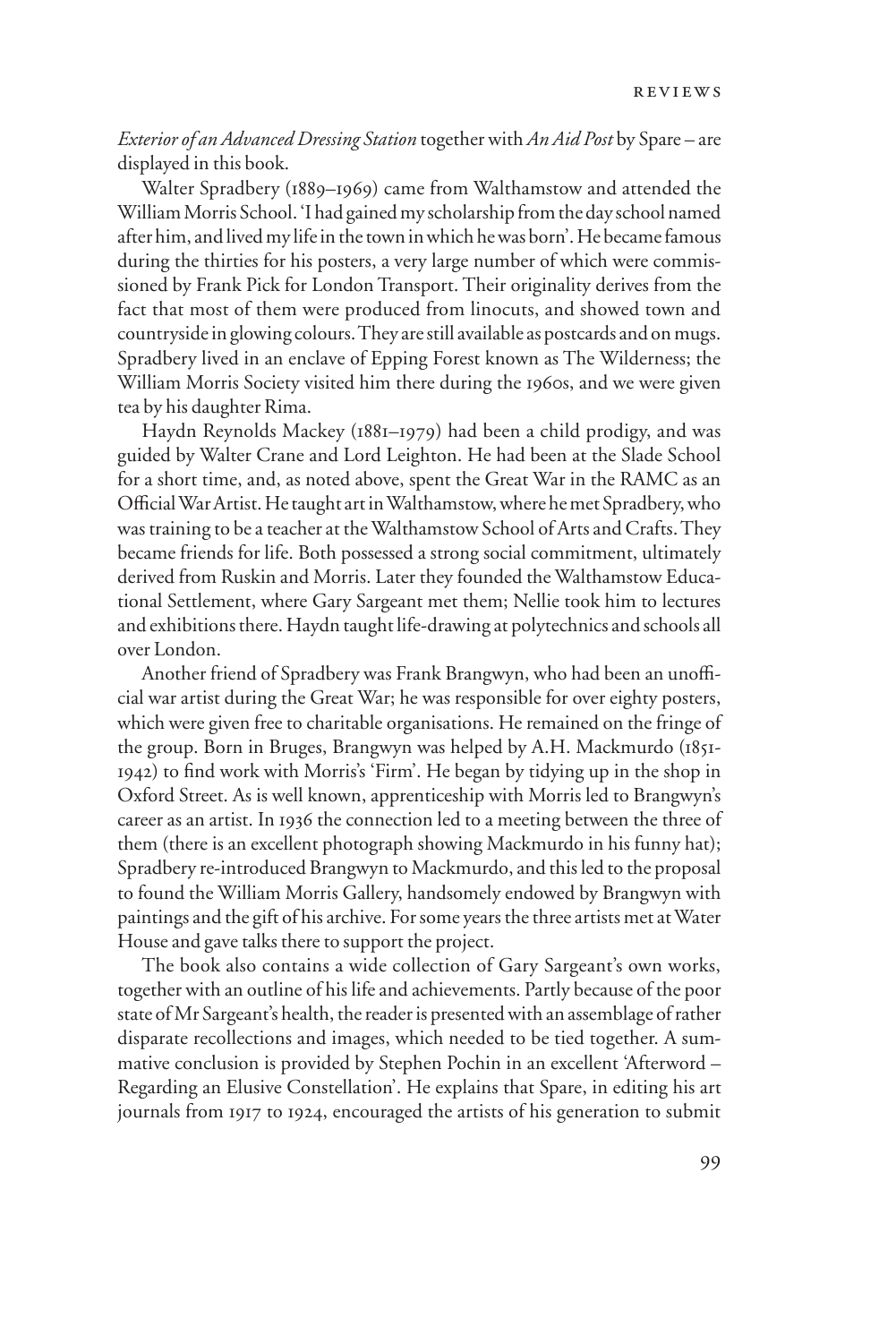graphics of various kinds, especially lithographs and linocuts; this seems to have led to the 'inter-war renaissance of British print-making'. It was also the age of the private press, which of course goes back to the Kelmscott Press, and the role of the artist in book-making was pre-eminent. So the group, while still meeting regularly for their life class, developed into practitioners of various arts and crafts. Spradbery's posters are the best example, though Brangwyn, taking all his work together, is probably the most diverse artist.

*John Purkis*

Barrie and Wendy Armstrong, *The Arts and Crafts Movement in Yorkshire: A Handbook*, Wetherby, Yorks: Oblong Creative, 2013, 317 pp., Pbk, £25.00. ISBN 9780957599222.

I am very pleased to be able to commend this excellent, locally produced, publication, a stablemate to the Armstrongs' previous hand book to the North West of England of 2006, and now produced together with a companion volume to the North East (reviewed below, p. 105). The book has very much to recommend it, with an unstuffy style, clear descriptions of key features or the most important aspects of the seven hundred buildings or artefacts featured, and the 'must see' designation used to highlight the most important locations. I must declare an interest: any guide which highlights Burges's sublime masterpiece of Christ the Consoler at Skelton-on-Ure is sure of a welcome from me. Admittedly Burges would not be regarded by many as a mainstream Arts and Crafts architect and designer, but his inclusion is a reflection of the volume's comprehensive approach and wide range of reference. The 'how to view' section is detailed and, recognising that we are in a time of significant changes when opening times and even openings themselves may be subject to significant revision, also includes diocesan contact details in case the local ones change.

There is a useful and well-written forty-page introduction and an excellent ninety-page 'Who's Who' section at the rear, which covers a lot of ground and includes Wikipedia references to follow up, as well as other texts. The quality of illustrations is very good throughout and does not just include the aspects/ artefacts most commonly featured. It also contains an extensive and detailed bibliography, with an asterisk denoting books which the authors particularly recommend for their coverage of the Movement. The 260-page main section, with two columns of text per page, is logically divided into North, South, West and East Yorkshire, with a separate section on York itself.

The authors obviously intend this as a field guide, albeit an extremely well researched and erudite one. Feedback received following publication of their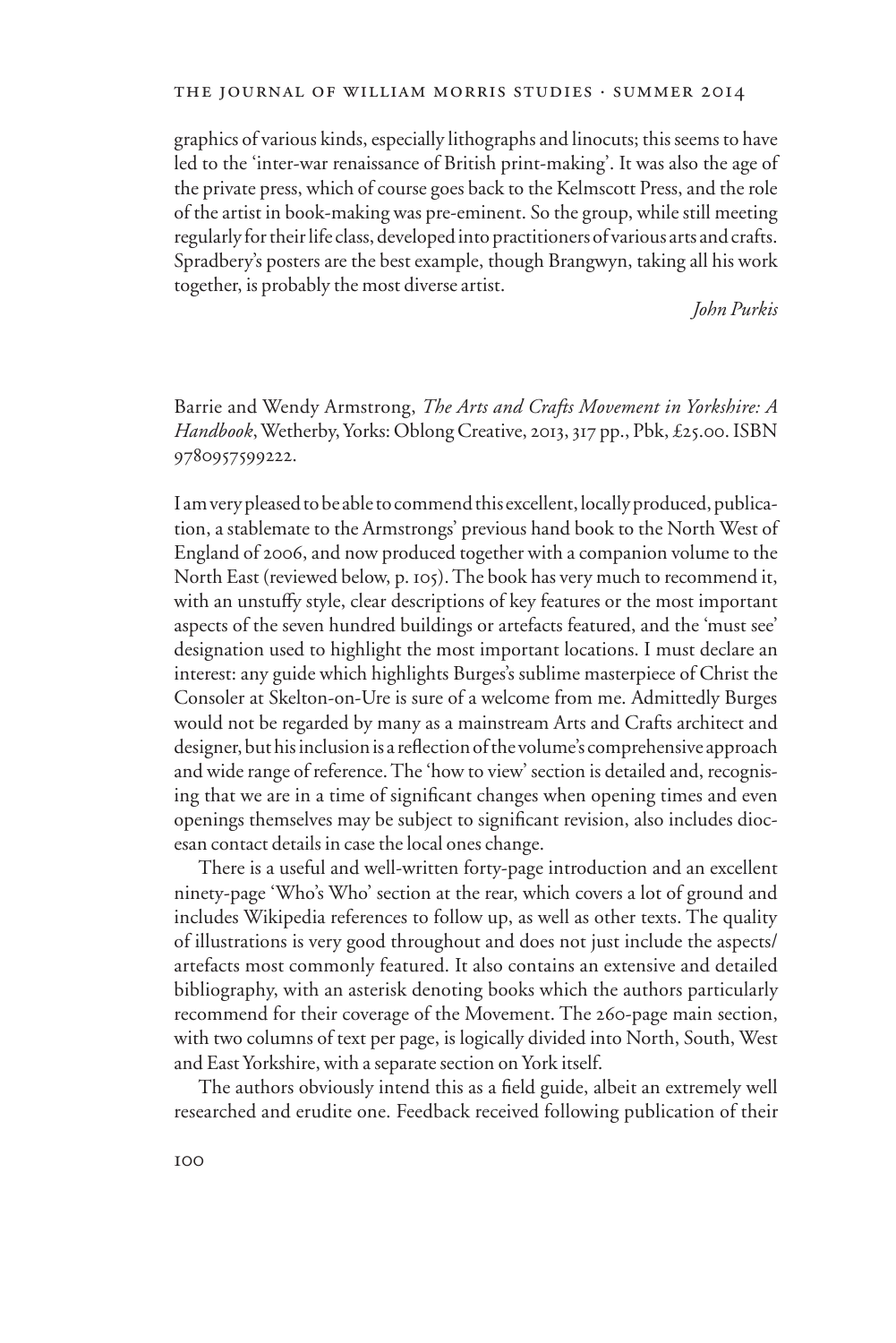previous volume suggested the inclusion of maps, and this was investigated, but the numbers and quality required were found to be incompatible with the economics of the book. Instead, the authors suggest the use of a good road atlas, and street maps of town centres, which can be run off from the internet. They also provide Ordnance Survey grid references, and 'sufficient information for SATNAV users to locate their destination'. In compilation of this handbook, the authors tell us that they 'visited 700 locations ... seeking out architectural and decorative art, created by people with Arts and Crafts connections and open to public appreciation'. In total they spent five years on the road visiting the various locations featured in the latest two volumes. Usefully they have extended the scope and timescale of the Arts and Crafts Movement beyond 1884-1914 in order to take in work carried out before 1884, particularly by the members of the William Morris circle, and continue the story by including much later productions. I enjoyed trying to spot their latest inclusions, and a 1943 window in St Lawrence, Adwick Le Street, and an A.J. Davies window of 1951 in St Matthew's, Bradford, are among those which sprang out.

The authors' comprehensiveness makes for a really satisfying approach. They refer to themselves as 'whizzing around' by car, visiting places, and their enthusiasm is infectious, making them excellent companions on a visit. They admit an ecclesiastical bias, arguing that 'churches are the most reliable and fruitful sources of many different decorative arts', but their approach and enthusiasms are catholic in a non-ecclesiastical sense. They feature buildings and artefacts ranging from a railway station buffet – the Sheffield Tap– to an Eric Gill headstone in Ilkley Cemetery.

They have undertaken a significant amount of original research, as they consulted the Archive of Art and Design and the National Art Library at the V&A, as well as the archives of Yorkshire art galleries and museums, and university and public libraries. They also acknowledge the assistance they received from a number of specialists on aspects or individual practitioners, so that this volume contains a significant amount of new information. The authors encourage readers to carry out research and fill in the gaps in existing knowledge of local Arts and Crafts practitioners.

Society Members who took part in the 2006 visit to Saltaire and beyond, will recall our difficulty in identifying the designer of the windows in the baptistery and nave of St Cuthbert's, Heaton, Bradford. It turns out that they are by Leonard Walker, and the authors' spadework has turned up an interesting attribution of the statute of St Joseph holding the Christ Child, commissioned from Eric Gill but not generally regarded as being executed by him, as being by Mary Bateman of Edinburgh. They also resolve some previous mis-attributions. The nave chancel and sanctuary ceilings of St Clement's, Barkerend Road, Bradford, also visited on that 2006 trip, include glorious gilded and painted decoration, which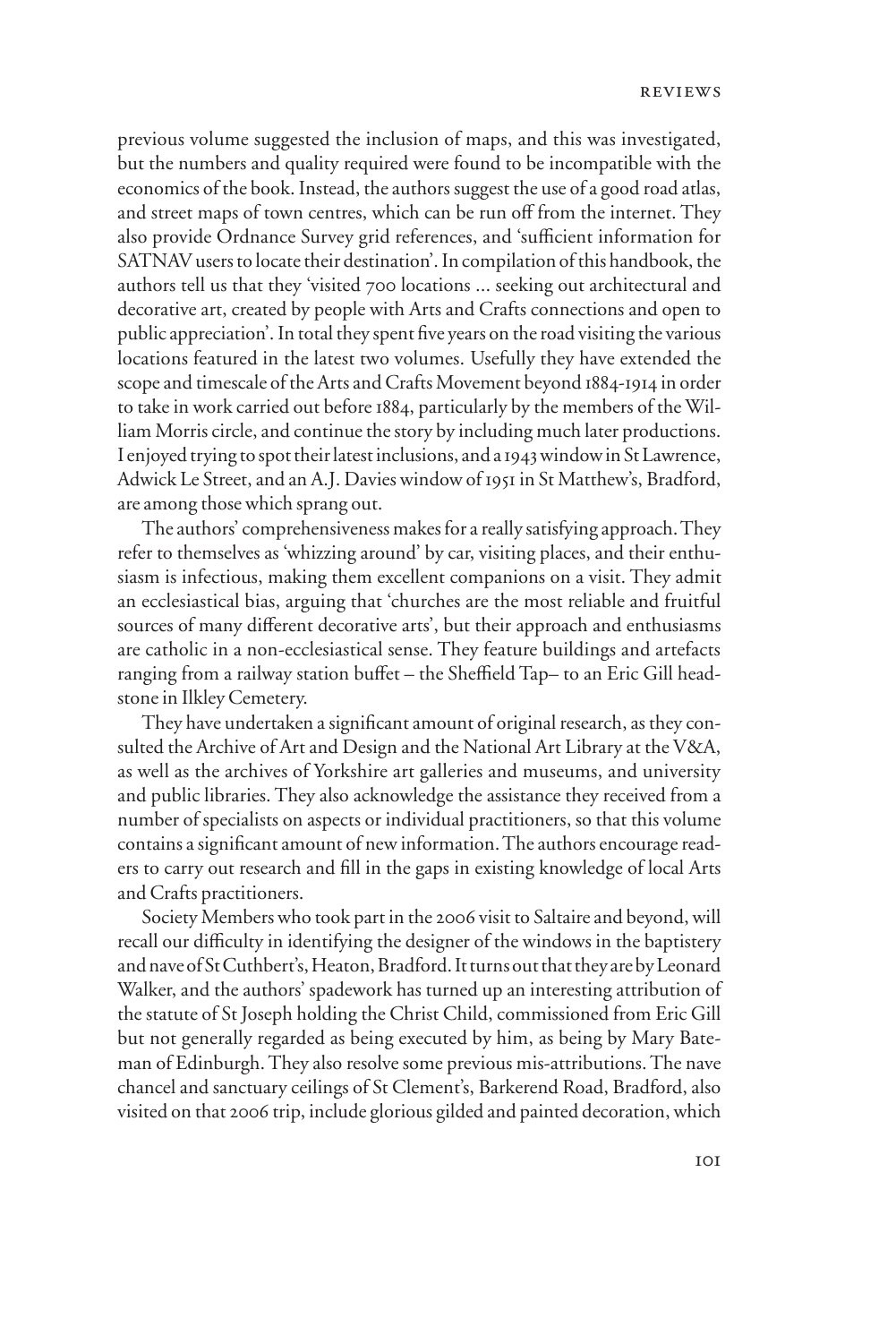has recently been restored. It was previously thought to be the work of Morris & Co., but the Armstrongs have located the sketch design and found it to be by George Frampton and Robert Anning Bell. The design was exhibited at the Arts and Crafts Exhibition Society in 1893, and the work completed by them the following year. Their searches were not uniformly successful; they note of one later artefact that its 'authorship remains obstinately anonymous'. The authors have undertaken their research in the spirit of enquiry, speculating in advance about what they might find and anxious to discover local practitioners.

The book is also full of practical tips. 'It is a magnificent window, full of incident and detail but a long way up ... binoculars will aid enjoyment', we are told of St Chad's, Headingley, Leeds, and we are advised where to take particular care of our possessions – regrettably in the Municipal Buildings, Leeds. The authors also suggest when there is a particular case to linger over. Of the inestimable St Martin's, Scarborough, they remark, after extensive coverage of the many wonderful features of the church, covering over two pages of text, including five illustration, 'This is not a church to be visited in a rush. Seeing some of the earliest work of the Firm founded by the father of the Arts and Crafts Movement is a rare treat and one to be savoured'. The volume is excellent on the great set-pieces, but also comes into its own in the wealth of detail the authors provide on individual productions such as tile panels in pubs and the sculptured reliefs of war memorials.

The Armstrongs are knowledgeable and perceptive companions. There is a particular pleasure in their response to buildings you think you already know, and then finding out previously unrecognised aspects or features. Not only does the reader find that the authors share one's appreciation of some particular favourites such as St Aiden's, Roundhay, Leeds – 'This must be one of Brangwyn's finest pieces of work', – but they raise the reader's interest in items one has have never seen but now wishes to. They write of the work carried out in the bar area of the Elmbank Hotel, York, by the 'experienced, risk-taking interior designer' George Walton. 'Once the surprise of the macro scheme has settled down a bit, look at the micro detail in the carving of the overmantle ... are those caterpillars? What about the snails? Walton's stained glass is of special interest as this is a rare opportunity to see his unique style at close quarters and remark on the inventive incorporation of sheet copper, the use of strong lead lines particularly in delineating leaf veins and his occasional dewdrops of clear light'. The book requires and deserves close reading, as the buildings featured in the Introduction are not cross-referenced to the main body of the text, nor are any addition illustrations included there. This is a slight criticism, but one which might cost the unwary on a chance site-visit.

I had intended to field-trial the volume, but winter and other preoccupations prevented me. However, if the test of any handbook is to generate an interest in going to see places and things, then the authors have certainly succeeded. I have ordered a copy of the book, and my own 'must see' list has swelled to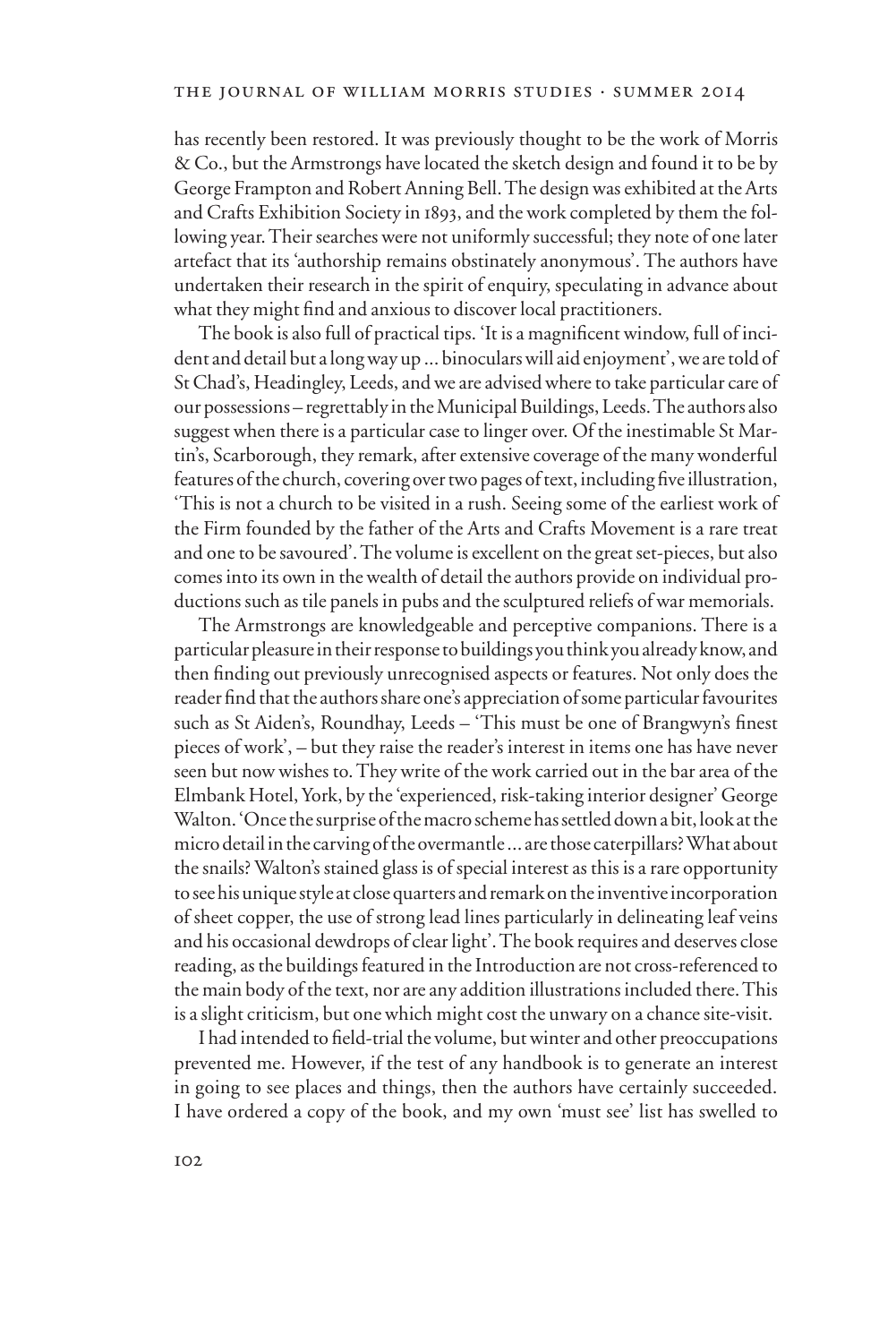include Burges's 'Proto Arts and Crafts' vicarage at Bewholme, with its long cat-slide roofs, on the dormer windows at front and back, with tile-hung cheeks, which I had never previously seen illustrated, a five-light window in St Oswald's, Flamborough by Powell of Whitefriars, designed by William De Morgan, and a window in St Michael's Malton: 'The East window has an intriguing panel of the crucified Christ set against a field of sunflowers made c1883 possibly by Heaton, Butler and Bayne'.

Production standards are particularly high, so that this is a distinctive and attractive volume. One final suggestion is that this and any subsequent volumes should also be issued in e-book format. This would be suitable for use on a tablet, and would thus assist the authors' aim of encouraging research, by allowing attributions to be tested or even made by comparing the treatment of similar surfaces or subjects in different locations. As it is, the handy size of the volume is a natural for the rear pocket of a car seat for use out and about.

*Ian Jones*

Barrie and Wendy Armstrong, *The Arts and Crafts Movement in the North East of England: A Handbook*, Wetherby: Oblong, 2013, 270 pp., fully illustrated; Pbk, £21.00. ISBN 9780957599215.

Without doubt, the Home Counties are the richest repository of work produced from the Arts and Crafts Movement, but that is no reason to ignore the rest of Britain; for not only did the London-based Morris & Co. and prestigious architects such as Edwin Lutyens and C.F.A. Voysey undertake commissions for clients far away, but there also soon developed regional schools of craft and design, referencing their vernacular traditions, and typically led by an outstanding individual, a small but industrious collective, or an educational initiative. In North-East England, the Northumberland Handicrafts Guild, operative from 1900 to 1947, exercised such an influence, as did the Keswick School of Industrial Arts (1884-1984) based in neighbouring Cumberland (now part of Cumbria). The role of sympathetic wealthy patrons, such as, in the North East, the Trevelyan family, the shipbuilder Charles Mitchell and the coalmining heiress Emily Matilda Easton, should not be underestimated either. Complementing the same authors' volumes for the North West of England (2005) and Yorkshire (2013; see previous review), this handbook covers the current counties of Northumberland, Tyne and Wear, County Durham and Teesside.

For any *aYcianado* of the Arts and Crafts, there are three stately homes in the North East which must be visited: Cragside, Wallington Hall and Lindisfarne Castle. Cragside's architect was Richard Norman Shaw, and the house contains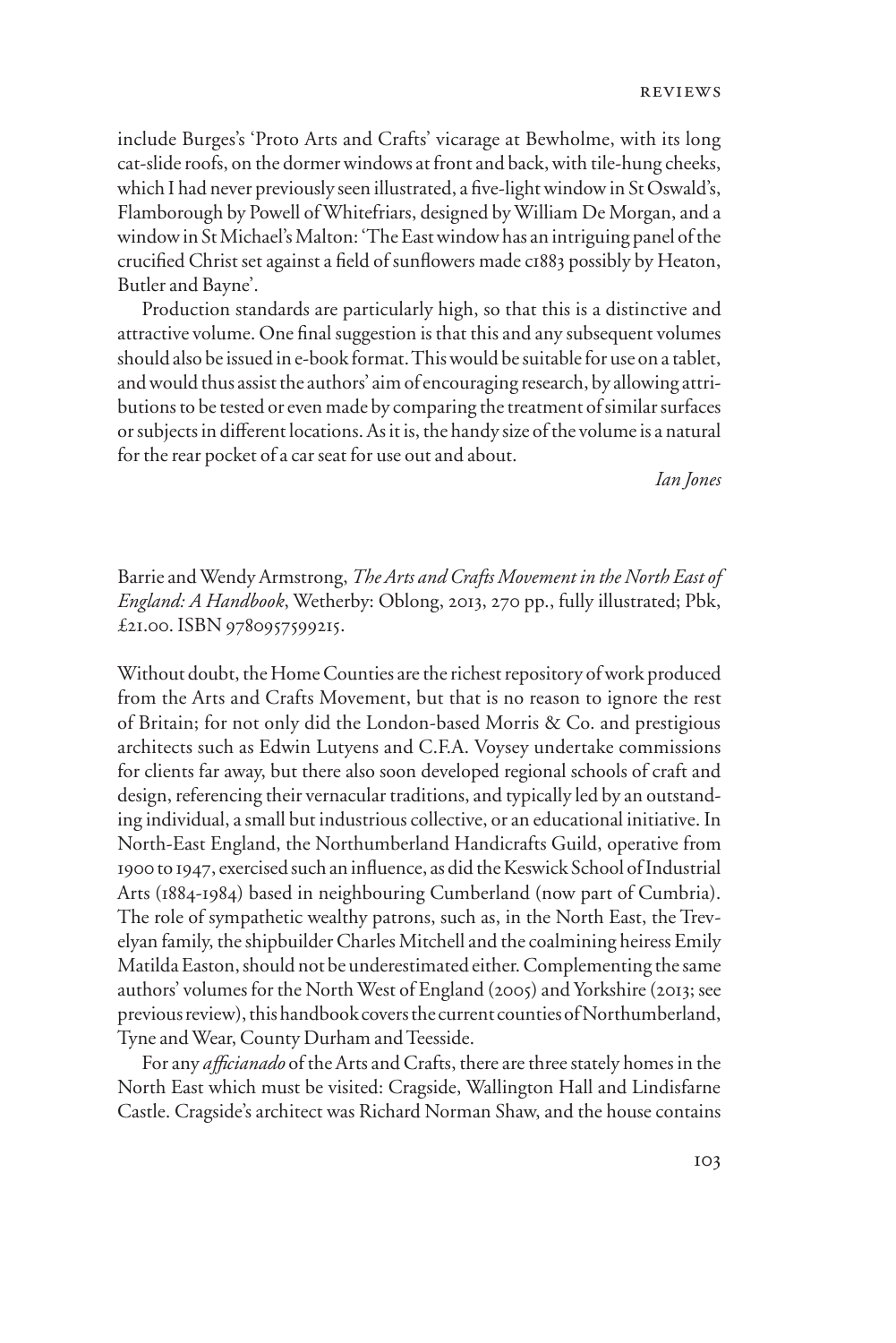notable fixtures, fittings and furniture by Shaw himself and by James Forsyth, Frederick Garrard and W.R. Lethaby, as well as Morris & Co., these including unique stained glass designed by Edward Burne-Jones, Ford Madox Brown and Dante Gabriel Rossetti; possibly also by Philip Webb and William Morris. Under the advice of John Ruskin, employing the Newcastle-based architect John Dobson, the Trevelyans roofed over the courtyard of Wallington Hall in order to create an arcaded room resembling an Italian *palazzo*, then commissioned William Bell Scott to decorate it with murals depicting scenes from Northumbrian history. Besides Bell Scott himself, the painters included Ruskin and Arthur Hughes. This house also contains tiles by William De Morgan, wallpaper and a carpet by Morris, paintings by Ruskin and Burne-Jones and a marble sculpture by Thomas Woolner. Originally a sixteenth-century fort, Lindisfarne Castle, bought by Edward Hudson (the publisher of *Country Life* magazine) in 1901, was transformed inside and out by Edwin Lutyens to create an awesome edifice, though a barely comfortable home. As well as much of Hudson's extensive collection of antiques, the castle still contains a large quantity of metalwork and lighting by W.A.S. Benson.

If one were to visit just one church in this region, it would have to be St Andrew's at Roker (Sunderland), which the authors rightly declare 'one of the iconic Arts and Crafts churches in the UK'. (p. 113) This robust, simple, timelesslooking building, designed by Edward S. Prior (a founder member of the Art Workers' Guild) is the epitome of Arts-and-Crafts church architecture, and it contains woodwork by Ernest Gimson, a Morris & Co. tapestry of 'The Visit of the Magi', a lectern by Peter Waals, four metal panels by Eric Gill and – though not always on display – altar frontals designed by May Morris and Louise Powell. Also deserving special mention, and visits if possible, are Holy Cross Church at Haltwhistle, St Oswald's Church in the city of Durham, and Sacred Heart R.C. Church in Gosforth (a northern suburb of Newcastle), in all three cases for exceptionally good Morris & Co. stained-glass windows.

Instead of a merely worthy, possibly dull record of the region's Arts-and-Crafts treasures, the entries are much enlivened by the authors' obvious enthusiasm for this subject and their delight in fieldwork. The guide is experiential: what Barrie and Wendy Armstrong saw and felt and what the reader might also expect when visiting these places. The authors also occasionally share an opinion or a subjective judgement. For example, their unplanned visit to Brinkburn Priory 'provided one of those heart-warming surprises for which every researcher hopes', here specifically its small stained-glass window by Hugh Arnold. (pp. 13-14) At St Mary's Church, Holywell, 'The spandrels of the doorway are decorated with carved flowers but the interior does not deliver on this hint of decorative possibilities to come'. (p. 35) The Armstrongs assert, 'There is nothing ordinary about St Andrew's Church' at Roker, (p. 113) proceeding with an elaborate appreciation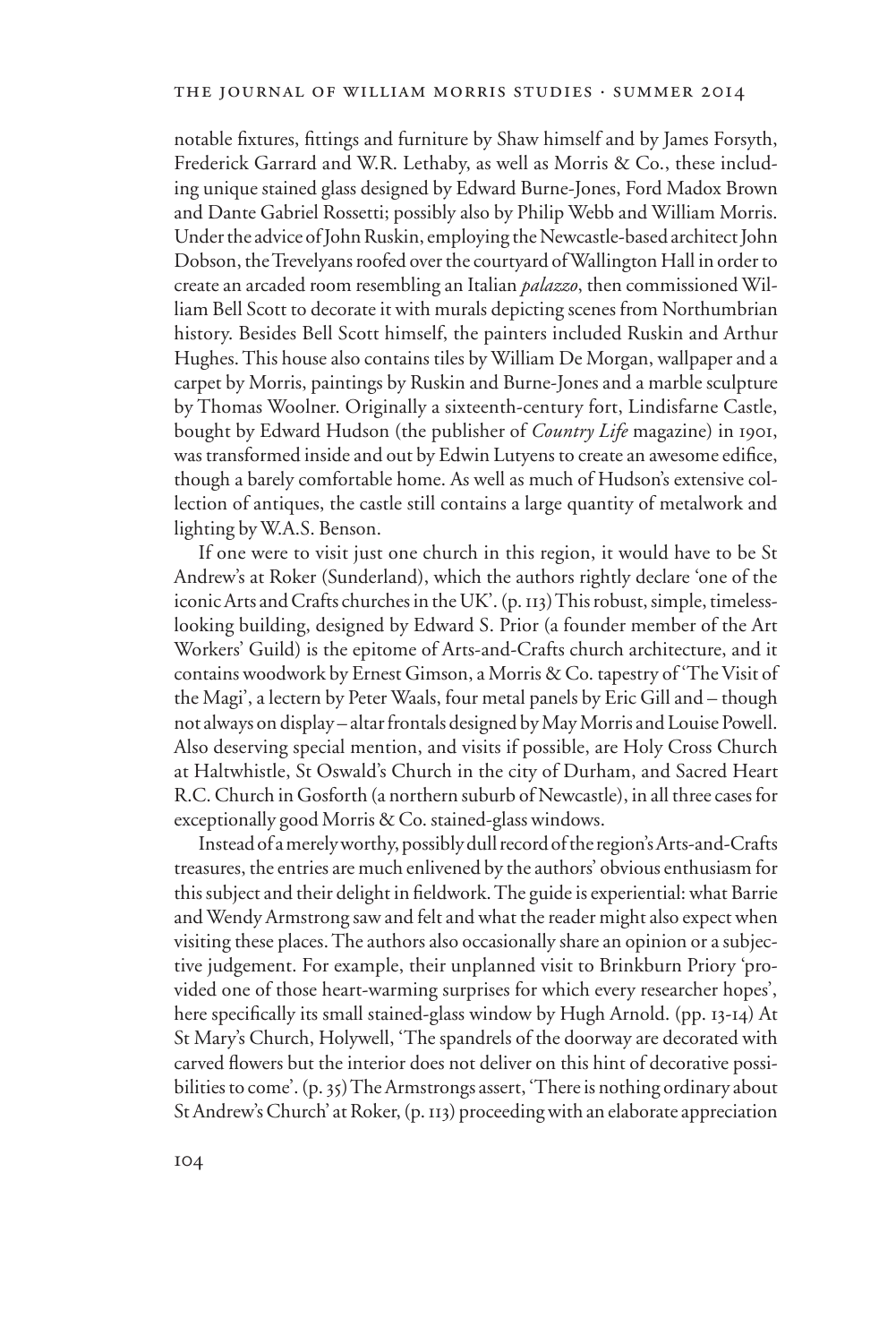of its architectural power and the numerous treasures contained within. Overall, this church is 'a fine example of the Arts and Crafts Movement's ideal of artists, craftsmen, designers and architects working together to produce a wholly satisfying work of art'. (p. 116)

The 'Who's Who' section helpfully provides concise biographies of significant individuals and companies involved in the Arts and Crafts Movement and these include more than a few lesser-known practitioners. In practice, however, the need also to use the index to find the locations of their work in the region is rather inconvenient. The relevant page-references could have been incorporated into these biographies. The entries for Morris and Burne-Jones are factually inaccurate, for instance stating that they 'went up to Exeter College, Oxford to train for the priesthood', (p. 222) which calls into question the reliability of the other biographies provided here. Unaccountably, Voysey, Charles Rennie Mackintosh, C.R. Ashbee and Sidney Barnsley are absent from this section which is by no means limited to people based in North-East England.

Closely scrutinised by someone with local knowledge, the gazetteer is also not absolutely dependable. For instance, the authors state that St Cuthbert's Church at Beltingham is 'Usually open in summer', (p. 10) but, having attempted unsuccessfully to enter it on three occasions, all in summertime, I know this not to be the case. Fortunately, the vicarage's telephone number is provided at the end of this entry, as elsewhere through the gazetteer. Potential visitors to village churches would be wise to phone beforehand in order to ensure access. Off the subject of the Arts and Crafts Movement, the authors sometimes fall into error, as when they say that King Oswald, in 634, 'raised the sign of the Holy Cross' *after* the Battle of Heavenfield, (p. 27) whereas he actually did so immediately *beforehand*, which had a rather greater significance concerning his victory over the pagan Cadwallon.

The authors do not follow all of the normal orthographical conventions, still less those of scholarly discourse. For example, in the gazetteer, book-titles are given with single inverted commas instead of being italicised. A glaring mistake is the authors' misspelling of 'Teesside' as 'Teeside' in the table of contents and throughout that portion of the book.

Despite these criticisms, it should be said that the Armstrongs have produced a worthwhile and welcome account of the Arts-and-Crafts works to be seen in this region. Its comprehensive scope and the very detailed information contained therein make it a useful resource for researchers as well as visitors. Moreover, the book is robustly bound and attractively produced, with high-quality colour photographs throughout, making it a good companion for outings or for evenings by the fireside.

*Martin Haggerty*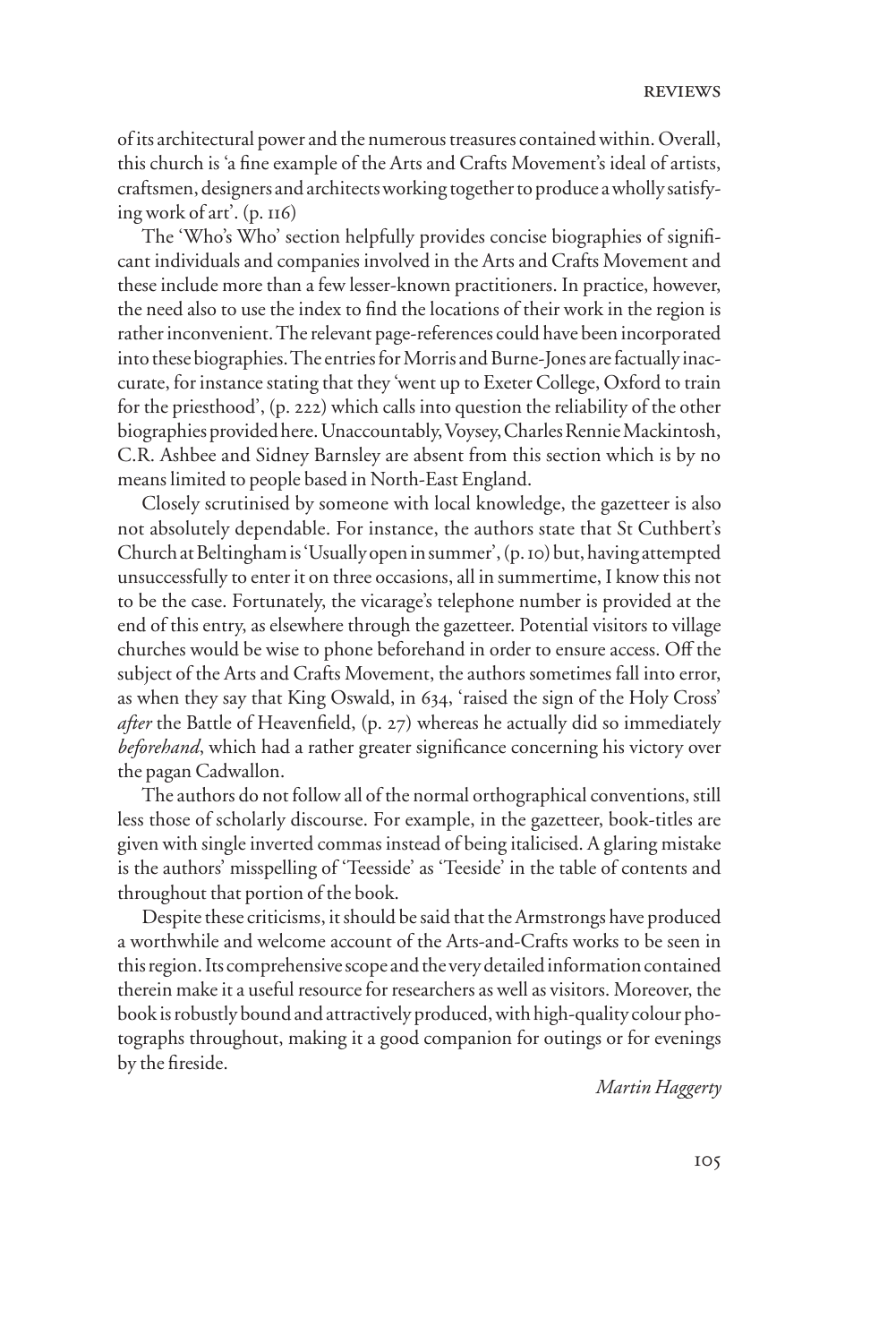## the journal of william morris studies . summer 2014

Annette Carruthers, *The Arts and Crafts Movement in Scotland. A History.* New Haven and London: For the Mellon Foundation, Yale University Press, 2013, 404 pp., 347 illustrations, \$85. ISBN 9780300195767.

This is a splendid book, to be looked at with pleasure and to be generously informed by. As the author points out in her Preface, most books about the Arts and Crafts movement have been written by scholars based in southern England, where also many of the main sources of information about the movement are located; her presence in Edinburgh and St Andrews (where she teaches) has given her easier access to the materials on which this book is based, 'the surviving works of Arts and Crafts designers in Scotland - buildings, gardens, craftwork associated with architecture, and individual objects in museums and private collections'. (p. xix)

In her introductory chapter Carruthers also points out that attention has been paid to the Arts and Crafts beyond the Home Counties in such places as the Cotswolds, Birmingham and the Lake District, but less to other areas. She draws attention to the early development of Scottish industry in the expanding Central Belt of the country, from Glasgow through to Edinburgh, Dundee and Aberdeen, and to the importance, in relation to these developments, of the social criticism of Carlyle and Ruskin, as well as the medievalism of Walter Scott – all writers significant for Morris, whose centrality is stressed throughout. The early years saw the employment of London-based architects, but native Scots became increasingly involved.

Architecture is the enabling factor for the Arts and Crafts, and Carruthers draws attention to a range of distinguished buildings, at first mainly by English architects, and then increasingly by Scots. Important factors included Queen Victoria's enthusiasm for Scotland after her first visit in 1842, which helped to encourage wealthy Englishmen to purchase estates there, and the development of the railways. The story began in 1863, when Philip Webb was commissioned to build Arisaig House, Lochaber, badly damaged by fire in 1933, and now known only through photographs. In the countryside, the work of James MacLaren exhibited Arts and Crafts characteristics, as in the new wing at Stirling High School, where MacLaren (who sadly died in 1890) designed stonework, ironwork, lettering and furniture, as well as the building. The immensely wealthy Marquess of Bute had already employed William Burges to create his Gothic extravaganzas in Cardiff. He was, however, a Scot, and, unusually, a Nationalist in a largely Unionist society, and he commissioned a number of projects, including the extensive restoration of the House of Falkland in Fife, by the Scottish architect Robert Weir Schultz; Schultz also built Scoulag Lodge on the Isle of Bute, 1897-8. George Jack, who was born in Scotland, later took over Webb's architectural practice: in 1903 he built the sturdy Faire na Sguir – not far from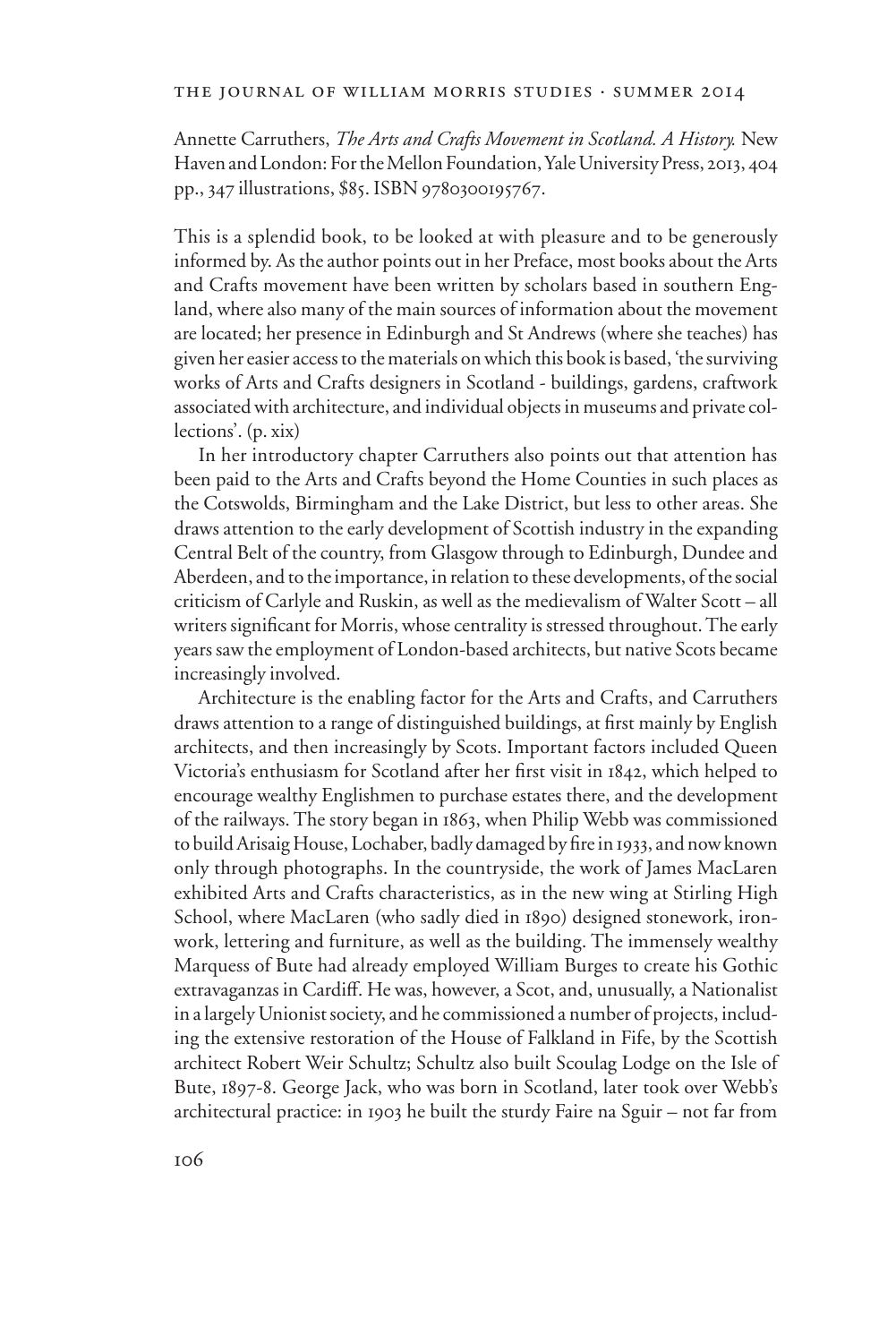reviews

Webb's Arisaig House.

However, English architects continued to be employed in Scotland. Baillie Scott built the impressive White House, Helensburgh, 1899-1900, and W.R. Lethaby was commissioned by Thomas Middlemore to rebuild Melsetter on the Orkney island of Hoy. This is probably one of the Arts and Crafts houses best known to Morrisians, thanks to May Morris's involvement with the project. Middlemore employed Lethaby to create a family house, which was built by local workers and lavishly furnished, with many of the furnishings coming from Morris & Co. These included two tapestries from the *Holy Grail* series designed by Burne-Jones for Stanmore Hall, the *Ship* and what May Morris, an admiring visitor to the house, called *The Shields in the Wood.* (This tapestry provides impressive endpapers for the book under review). The rooms of the house are fully described, as is the impressive chapel with windows by Morris & Co. and Christopher Whall. Apart from the high quality of the buildings discussed, the account of Middlemore reminds one that many wealthy Arts and Crafts enthusiasts saw it as their responsibility to support the life of the community in which their buildings were erected. It is encouraging to learn that Melsetter is now securely in local ownership, and attracts many visitors to the island.

In the chapter devoted to Robert Lorimer, Carruthers shows him to have been 'the most dedicated and productive of all the Scots who developed house architecture in the 20 years before the First World War'. (p. 199) Lorimer began in Edinburgh, worked in G.F. Bodley's London practice, and then returned to Scotland to work on Earlshall Castle, Fife, 'mending' rather than restoring, to use his own terms, and set up a practice in Edinburgh in 1893. In 1903 he built Wayside in Ayrshire, the extensive documentation of which enables Carruthers to give an illuminating account of his methods, showing his concern for both outer and inner aspects of a building. Wayside was followed by Rowallan in Ayrshire, Ardkinglas on Loch Fyne, Formakin in Renfrewshire, and the remodelling of the Hill of Tarvel in Fife, 1907-8. Lorimer went on to design the Thistle Chapel at St Giles's Cathedral in a highly decorated Gothic style, employing a team of skilled craftworkers on the remarkable interior. This was to lead, after the war, to the Scottish National War Memorial at Edinburgh Castle, a fine work again involving many collaborators in its creation.

In Glasgow, Charles Rennie Mackintosh built the remarkable and well-known School of Art in 1899, described by Carruthers as 'an image which proclaimed Glasgow's confidence in its own unique style'. (p. 26) That style owed much to Arts and Crafts precedents, but Mackintosh and other Glasgow designers were also open to the influence of continental *art nouveau*. In Carruthers's view, Mackintosh's work in the twentieth century, however distinguished in its way, rejected many of the principles of the movement, so that in his furniture, 'appearance was more important than the manner of making'. (p. 79) In Aberdeen the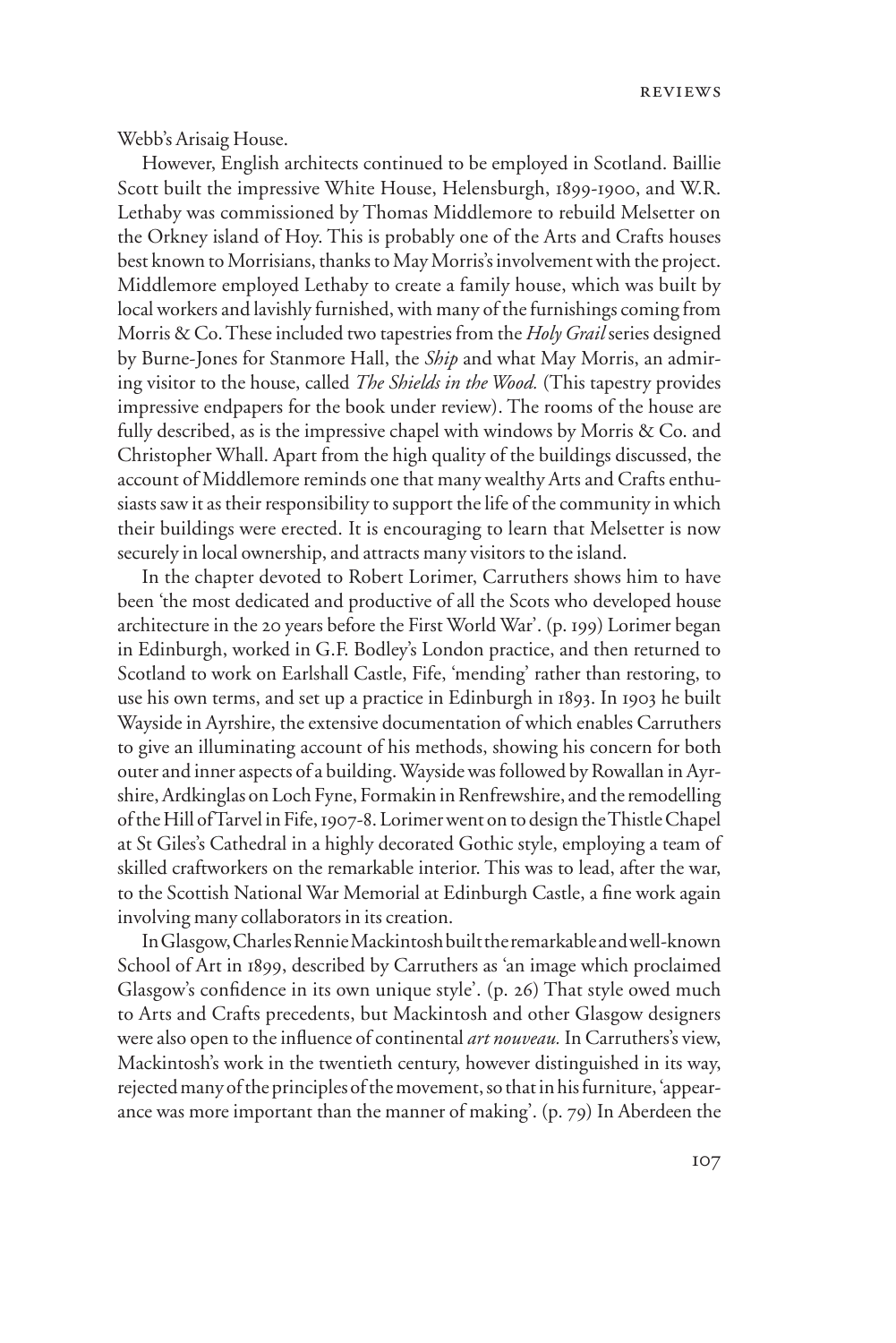architect William Kelly was responsible for the impressive church of St. Ninian's (reproduced) as well as for high-quality house-building. His tribute to Morris is quoted:

... since William Morris showed the way, many men are turning to the crafts and decorative arts for their lifework; because they want to enjoy the pleasure of making things – expressive, beautiful, or merely good and fit of their kind. And this is one of the hopes of Architecture in our day. (p. 106)

Kelly contributed further to the city by encouraging two highly talented craftworkers, J.C. Watt, enameller and jeweller, and Douglas Strachan, muralist and stained-glass maker.

This takes us to the crafts work of the movement, which Carruthers treats equally thoroughly. The Scottish Home Industries association was founded in 1893, and good use is made of its 1895 publication in order to show the range of the crafts it encouraged, from various kinds of textiles to woodwork, with some of the products being sold in London by Liberty's. Development of the railways led to the growth of towns and the building of villas for middle-class clients, usually by local architects. The most remarkable manufacturing enterprise to be developed in the countryside was the textile business of Alexander, and later James, Morton, at Darvel in Ayrshire, which came to employ some 1,000 workers, using freelance designers, including Voysey, and exhibiting and selling its products, especially carpets, in London.

In Glasgow, Francis Newbery, Principal of the School of Art from 1885, acted energetically to encourage the movement, and his School taught and encouraged a whole range of crafts; among the numerous workers in these media, many of them women, Anne Macbeth included designs for silverwork and differing styles of embroidery (as illustrated in three fine plates), while Jessie Newbury became well known as a teacher and creator of her art needlework. Meanwhile Patrick Geddes worked with his associates in Edinburgh through the Social Union. The range of crafts was impressive, perhaps best represented through the work of the remarkable Phoebe Traquair, who came to Edinburgh from Dublin in 1873. She produced watercolours, embroidery, bookplates, illuminated manuscripts, murals, bookbindings using embosssed pigskin, and enamelling. Her two major projects, undertaken simultaneously, each took her eight strenuous years. The first was painting the murals for the Catholic Apostolic Church, to act as background for the spectacular and colourful services which took place there. The work was on a huge scale – the chancel arch for decoration was 66 ft (*ca* 20m) high – and she also decorated the chancel aisles and the walls of the nave, culminating in the west wall depicting the Second Coming. Simultaneously with this great work, Traquair created a very large, four-panel embroidery of *The Progress of the Soul,* based on a story in Walter Pater's *Imaginary Portraits.* The Royal Scottish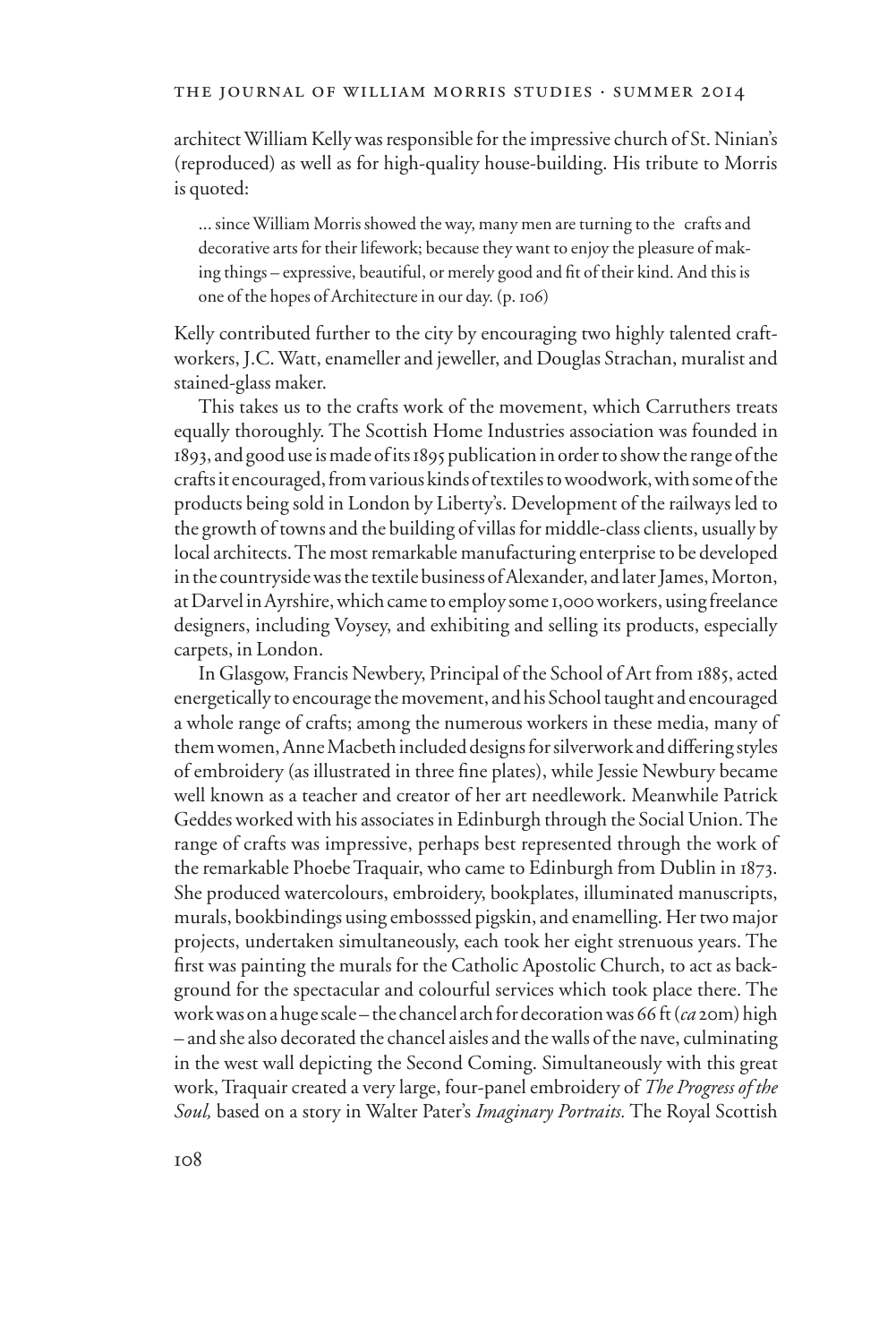Academy refused to make her a member in 1900 on the grounds of insufficient professionalism, but the growth of her reputation in Scotland and beyond meant that in 1920 she became the first woman to be awarded Honorary Membership. It is good to read that her Song School murals have been restored, as has the Catholic Apostolic Church, which is now the Mansfield Traquair Centre. The illustrations in the present book provide a good introduction to her remarkable *oeuvre.*

Carruthers devotes a whole chapter to Scottish stained glass, showing it to have been 'A Medium Revitalized'. She emphasises the rapid development of the medium in the forty years following the 1859-1864 installation in Glasgow Cathedral of stained glass brought over from Munich, which seemed at the time the necessary choice. Stained glass was well suited to Arts and Crafts methods and became a popular medium for public art both secular and ecclesiastical, as the Scottish churches became more favourable to the representation of religious subjects. Daniel Cottier, Stephen Adam and Oscar Paterson are shown to have been good early practitioners, followed by George Walton, David Gauld and William Morton. But the outstanding artist was Douglas Strachan, who produced some 340 windows overall (several illustrated). These include the four great windows *The Evolution of the Peace Ideal* in the Great Hall of Justice at the Peace Palace in the Hague in 1913, where the International Court of Justice now sits. Strachan also provided windows for Lorimer's Scottish National War Museum. The growing confidence of the Scots in their own work is demonstrated by the decision to remove the Munich glass from Glasgow Cathedral in 1935; it was replaced after World War II with glass by a large number of makers, mostly Scots.

Carruthers concludes her book with a judicious summary:

The ideals of art for all, for makers and users, espoused by William Morris and the pioneers of the Arts and Crafts Movement were no more achieved in Scotland than they were elsewhere, but they left a significant and valuable legacy behind them. (p. 369)

Although no attempt is made to claim that every piece of Arts and Crafts work in Scotland is included here, for clearly more research may lead to more discoveries, that legacy can now be more widely known and appreciated than before. To an Englishman who has spent little time in Scotland, it is a revelation, and a credit to all those associated with it.

*Peter Faulkner*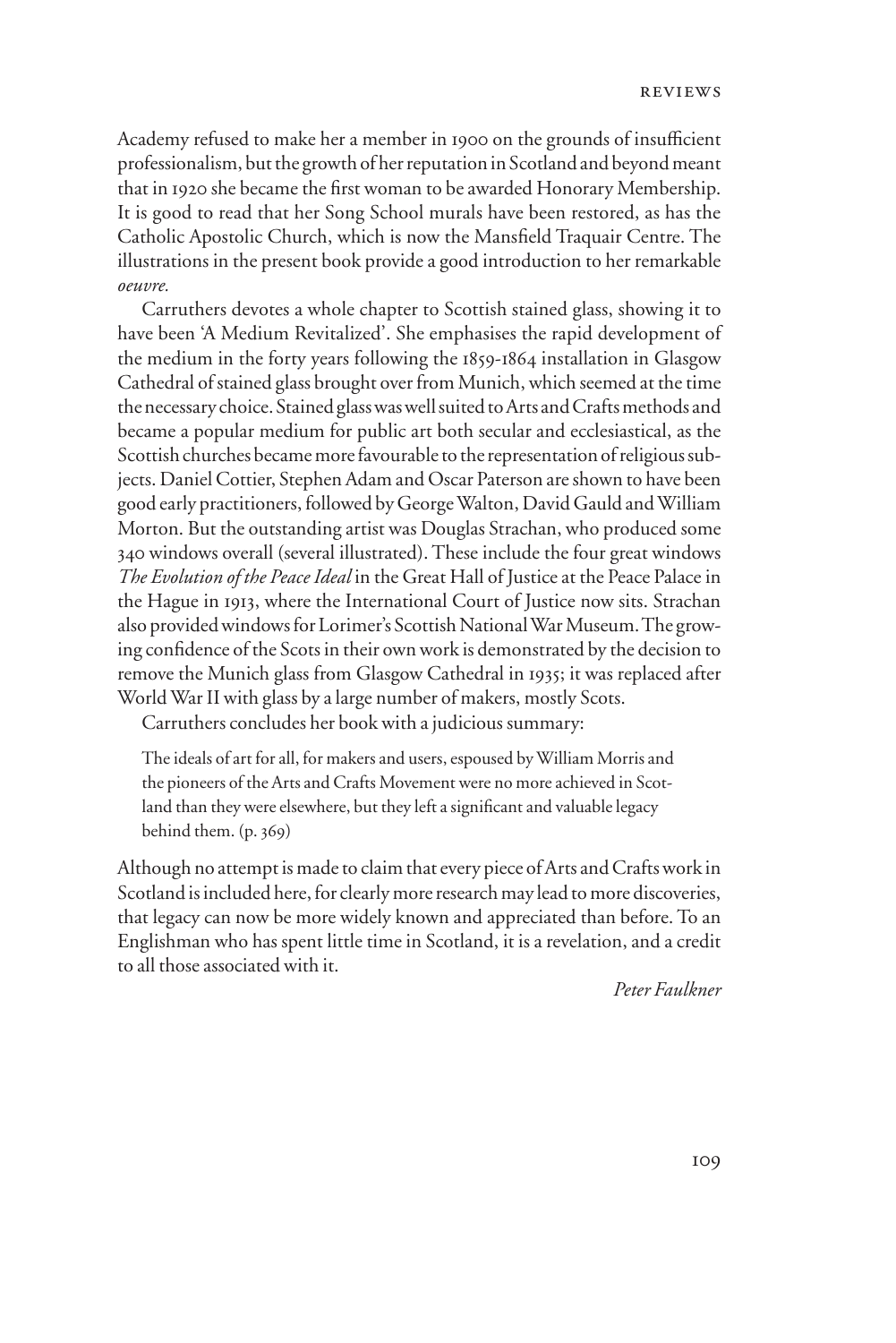## the journal of william morris studies . summer 2014

Laura Euler, *Arts and Crafts Embroidery*, Atglen, PA, USA: Schiffer Publishing Ltd. 176 pp. illustrated in colour and black and white; \$49.99. ISBN 9780764344091

Arts and Crafts was the first truly original artistic movement in America. Whereas the British origins of the style provided the initial inspiration, American architects, designers, craftsmen and practitioners moulded these ideas into a wholly different form embracing all aspects of their own multi-cultural heritage and social history and – for the first time, producing a range of work-buildings, interiors and all forms of the decorative arts – which was truly their own. This book professes to cover all aspects of the development of embroidery in Britain and America, just one small aspect of a movement which has sadly become a very popular subject for coffee-table publishing, a genre in which this book belongs.

Schiffer Publishing is an American company which specialises in the decorative arts, but in books written for the modest collector or the casually interested rather than the more serious scholar. It is not new to the subject and has published other books on embroidery including *The Glasgow Style: Artists in the Decorative Arts, circa 1900* by the same author. As with the previous publication – the book adds little to the existing bibliography and makes many factual errors and misassumptions about the subject. Consequently it cannot be recommended as either an informed or accurate survey. Despite well-meaning efforts to seek out new sources and produce a large and miscellaneous range of images, it is only when the author deals with the American commercial market of embroidery kits and amateur needlework that the book has value. Most illustrations in the book are taken from auction sales catalogues and private collections rather than museums and other public organisations so that many of the most important aspects of the subject are illustrated by secondary examples of their type.

The first part of the book concerns British work examined through chapters on the origins of the Arts and Crafts Movement, Morris embroideries, Art Needlework, Societies and Guilds, Liberty & Co., and Glasgow Style. This follows the form first explored by Barbara Morris in her influential 1962 history *Victorian Embroidery* and developed further by a number of others since that time.There is nothing new here. In fact much is muddled, omitted and in some cases, wrongly identified, including an illustration of a silk embroidery (which looks surprisingly like wool) that the author has attributed to May Morris but which bears no characteristics of her work either in design or technique. Furthermore the idiosyncratic, chatty style of the author (for example in one section she introduces a group of unidentified embroideries from a private collection with the words 'More pretty ladies up next') would have been better edited out of the text altogether.

The American section runs through developments in embroidery beginning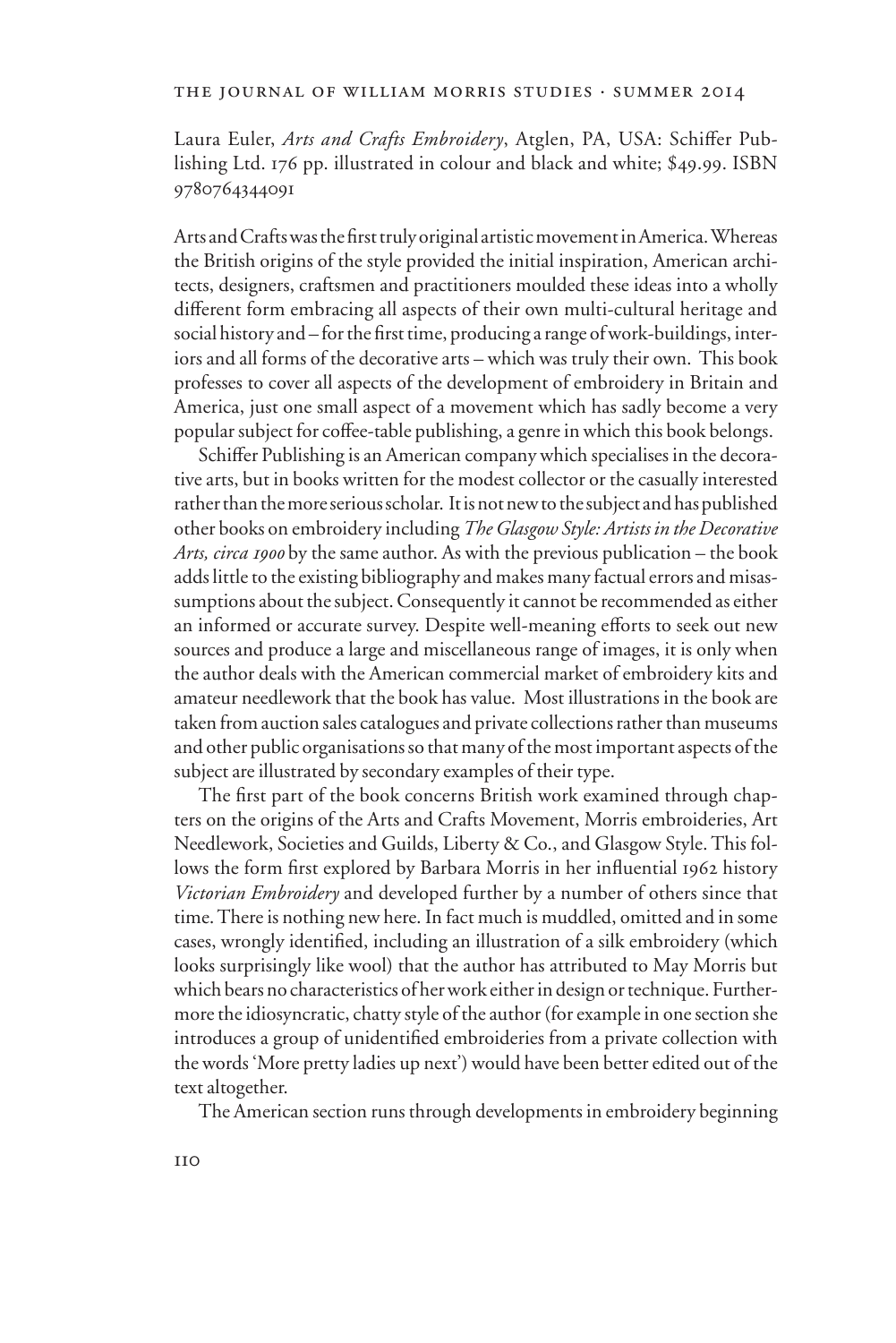with the work of Candace Wheeler followed, rather abruptly, by Gustav Stickley, and a range of illustrations of embroidered commercial kits. Few aesthetic distinctions are made between individual craft studios producing one-off commissions of much originality such as the excellent Newcomb College (mentioned only briefly) and the Deerfield Society, with commercial factories such as Bentley-Franklin and Brainerd & Armstrong, which mass-produced commercial patterns for sale. In reality they were worlds apart and have little or no connection. The overall preponderance of illustrations in the book concern the latter type – kits for bags, tablecloths, runners, cushion-covers, dress accessories and all manner of practical items (a 'galoshes bag' is included) – made by amateurs in their hundreds of thousands. This will be useful for collectors hoping to identify items they own, even though many examples are not identified, including a section of twenty-six pages devoted to 'Unknown Makers and Designers'. In many ways this egalitarian development of the movement has proved the most enduring vision of the craft movement in America and explains why it is so popular and widely collected today.

*Linda Parry*

## Clive Bloom, *Victoria's Madmen. Revolution and Alienation.* London: Palgrave Macmillan, 2013, 309 pp., £30. ISBN 9780230313828.

This book, its jacket tells us, will give us 'a unique view of Victoria's reign through the eyes of the neglected figures of the age – assassins, occultists, anarchists, terrorists and revolutionaries', and provide a 'gripping account of the dark underbelly of Victoria's Britain' that 'captures the unrest bubbling under the surface of a strait-laced society'. This gives warning of the reader's likely experience, that of being hit over the head with overstatement and melodrama, all exaggerated by the publisher's decision to combine large black type with tiny margins. The problem is compounded by the jokey titles given to many of the chapters, such as 'Tinkerbell on Mars', 'Playing Cricket in the Corridors', and 'Vegetarian Revolutionaries', and by the total absence of critical apparatus. It is also difficult to see who among the main figures treated has been 'neglected': the names in the index with the most frequent citations – Annie Besant, Aleister Crowley, Conan Doyle, Engels, Hyndman, Jack the Ripper, Kropotkin, Eleanor and Karl Marx, William Morris, Emmeline and Sylvia Pankhurst, Ruskin, Shaw, Wells and Wilde – are not obscure figures to those interested in the Victorian period. What is peculiar to the book is its omission of the overall history of the period of which these characters and ideas are part. The resultant effect is of rush, and sometimes incoherence.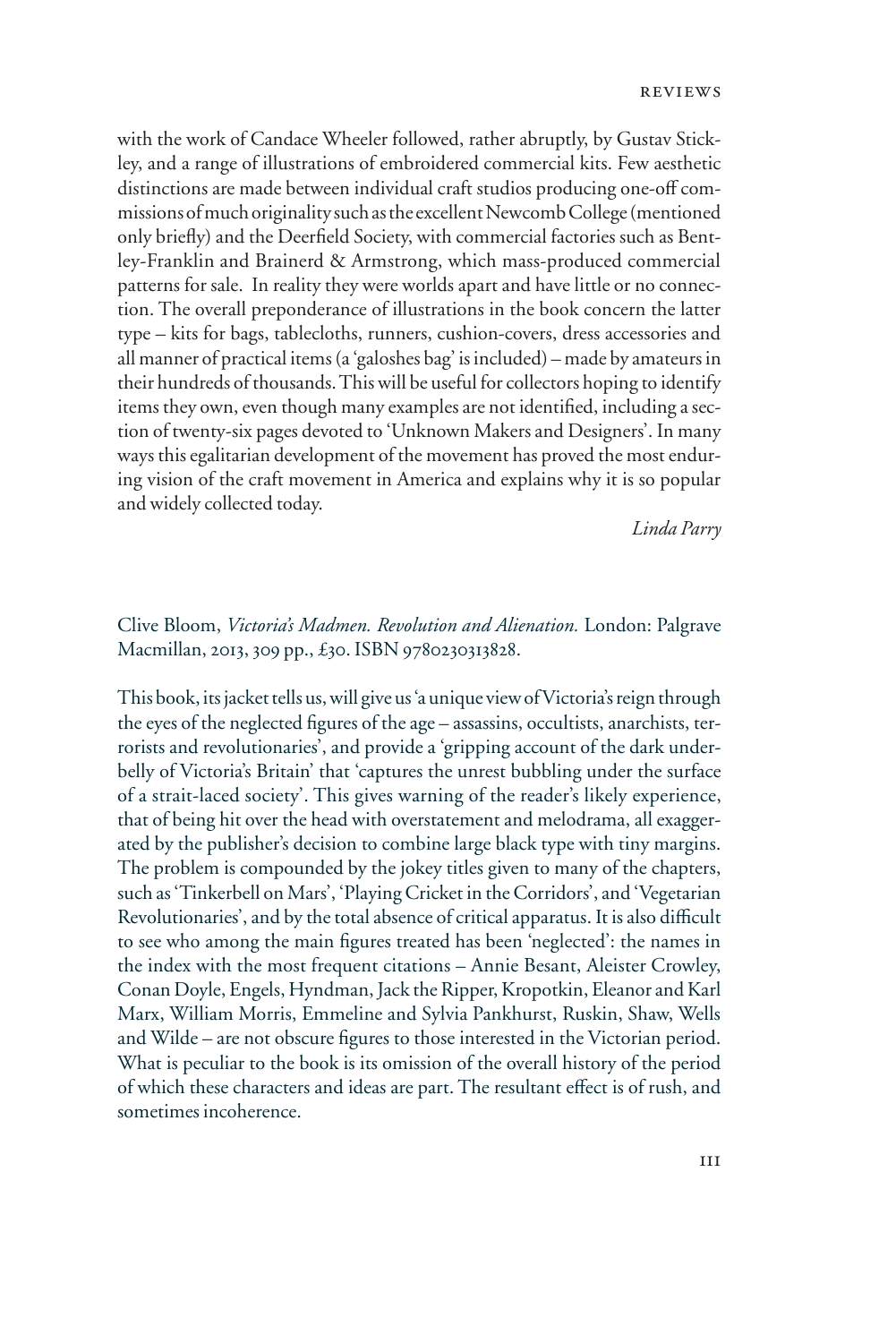## the journal of william morris studies . summer 2014

William Morris features quite prominently in the book, but it cannot be said that the presentation of him is convincing or consistent. At one point, Morris is said to have believed that the 'religion of humanity' would allow the world to flourish as 'a rebuke to utilitarianism', but that the same new world was 'at the same time the very product of its way of thinking. Sociology was to be the new religion of the humanist'. (p. 9) How has Morris, who never called himself a humanist or took much interest in sociology, become so confused with Auguste Comte, who was responsible for the idea of 'the religion of humanity'? – Morris preferred 'the religion of socialism'. Bloom observes that Morris turned to 'practical socialism' via the Democratic Federation 'as a way of restoring the medieval craft society he so loved' – a disputable statement in itself, which is followed even less convincingly by the assertion: 'However, his socialism was only tangentially linked to the theoretical intricacies of Marxism'? (p.115) It is not surprising that no biography of Morris is cited in the Bibliography; certainly not that of E.P. Thompson, who as long ago as 1955 provided overwhelming evidence of the importance of Marx to Morris's political thought.

It is not that the material in the book lacks interest. Chapter 4, for instance, 'Massacre at Trafalgar', though it begins with Mme Blavatsky and the occult, goes on to give an interesting account of the life of Annie Besant, and quotes her vivid description of Bloody Sunday in 1887, which we are told comes from her 'autobiographical reminiscences' of 1893 (though there is no reference to the book in the inadequate Bibliography). Bloom then tells us that the atheist republican Charles Bradlaugh, whom Besant knew, refused to take part in the demonstrations at this time because he considered them 'stage-managed to produce violence and thus show the police in the worst possible light'. Bloom then adds: 'This proved correct, as the subsequent writings of Besant, the journalist W.T. Stead and William Morris proved'. (p. 52)

This is a serious allegation, but Bloom provides no more evidence to back it up: nothing by Stead appears in the Bibliography, and Morris is represented only by *News from Nowhere,* which certainly contains no such admission. Indeed, when Bloom discusses *News from Nowhere i*n Ch. 16, he remarks that the novel's account of the demonstration in Trafalgar Square shows that Morris was 'still musing over the defeat of the Radicals on Bloody Sunday in 1887!' His exclamation mark suggests that it was absurd for Morris still to remember a highly important and disturbing event that had taken place only three years earlier. Bloom's summary ends with the unexpected remark that Morris's 'utopian dream was a "vision" of future times and future possibilities. Others looked to the past for their vision of the future'. (p. 220). Emphasis on the orientation to the future of *News from Nowhere* is welcome, but consorts oddly with Bloom's earlier statement about Morris's preoccupation with medieval society.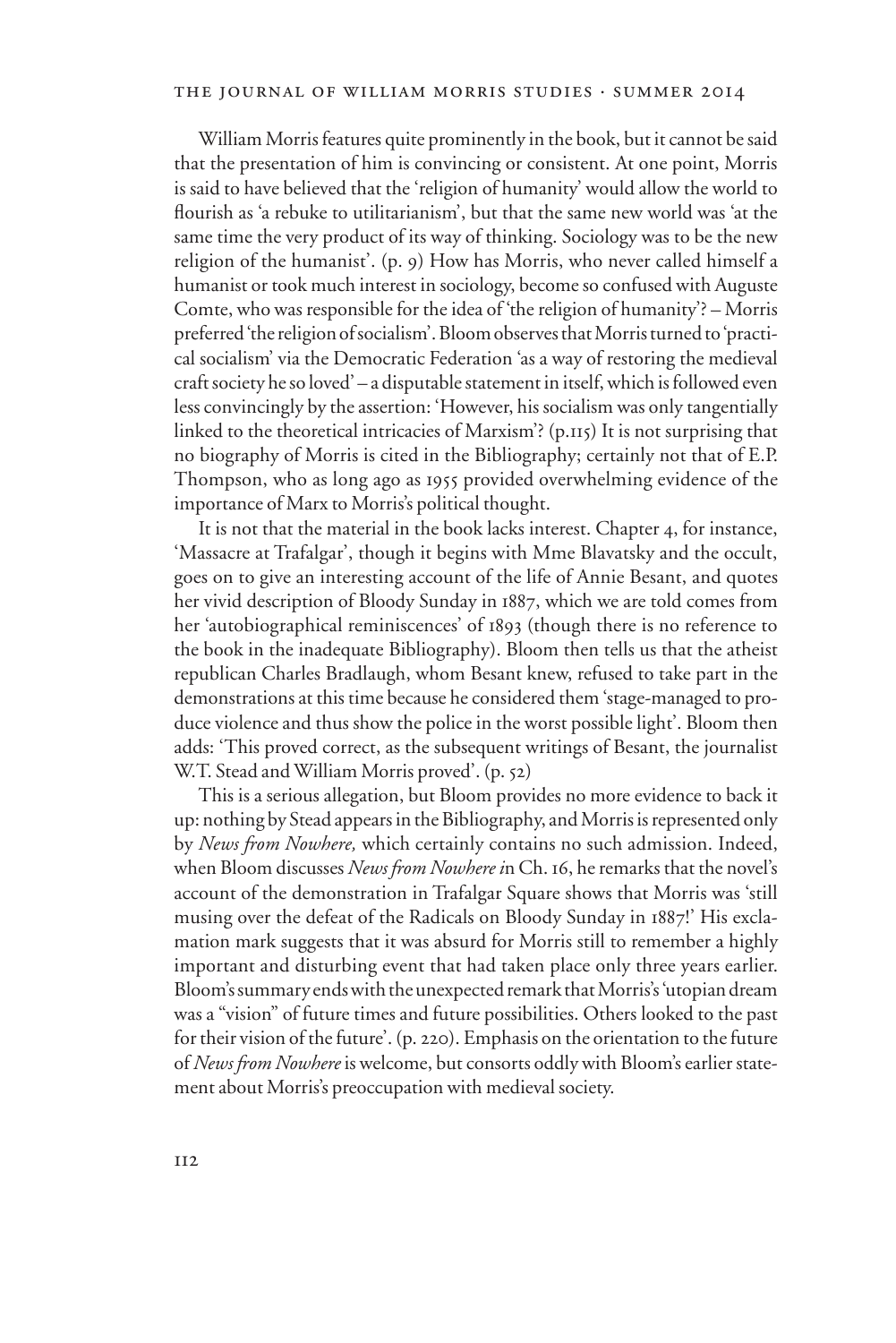A number of statements in the book turn out to be erroneous: we are told, for instance, that 'Octavia Hill began the Society for the Protection of Ancient Buildings (which later became the National Trust) in  $1877'$  (p. 221) – the date is right, but the founder of SPAB was Morris, and it is still an independent organisation (Octavia Hill did help found the Trust in 1896); and while Ezra Pound could be impolite, his phrase about 'an old bitch gone in the teeth' referred not to the late Queen (p. 247) but to the 'botched civilization' whom so many had died to defend; characteristically, Bloom gives no indication of where his quotation comes from; in fact, it is from the poem *Hugh Selwyn Moberley,* published as late as 1922.

Bloom draws most of his material from the lives and writings of public figures; he shows little interest in literature or the arts. Poetry appears only three times, with quotations from Tennyson, Clare and Hopkins. Tennyson's 'Locksley Hall' is quoted because of the disturbed state of mind of its speaker, but the account of the poem given is scanty, and Bloom destroys the pace of the poem as carefully constructed by Tennyson by leaving no gaps between the lines, although the whole poem is written in separate couplets. Similarly, Clare's fine poem 'I Am' is printed without any gaps to indicate its three stanzas, thus speeding it up inappropriately. As to Hopkins, I doubt if he would have recognised that 'The Windhover' showed that for him 'the idea of destruction was the self-fulfilment of the beautiful', or that 'sheer plod' is denigrated in the poem's final section, as Bloom suggests. Since Bloom is everywhere on the lookout for the dramatic and subversive, it is surprising that he fails to invoke the strident anti-Christian rhetoric of Swinburne.

The most interesting part of the book for me was the chapter called 'On the Frontier', which gives a lively and informative account of the frontiersman ethos of Archie Belaney or 'Grey Owl', relating it to the cult of nudism, the break-off from the Boy Scouts by John Gordon Hargarve to found the movement known as Kibbo Kift (said to be archaic Kentish for 'proof of great strength'),which attracted admiration in Nazi Germany although its members were largely pacifistic, and Leslie Paul's left-wing Woodcraft Folk. (It is notable that none of this material has anything to do with the period given in the book's title). Elsewhere I enjoyed the account of Sylvia Pankhurst's murals for the Independent Labour Party hall in Salford, in the style of Walter Crane, decorated with 'lilies, sunflowers, bees, roses, apple trees, doves, butterflies and allegorical symbols of plenty, honesty, industry and purity'. (pp. 261-262) And the final chapter is effective in reminding the reader of the disturbing prominence of the idea of violence as expressed around 1914 – though again it is frustrating to have no guidance as to where to find the comments of Edmund Gosse (on war as 'an awakener from the idleness of opium dreams') and Sir Charles Stanford (on war as 'awakening the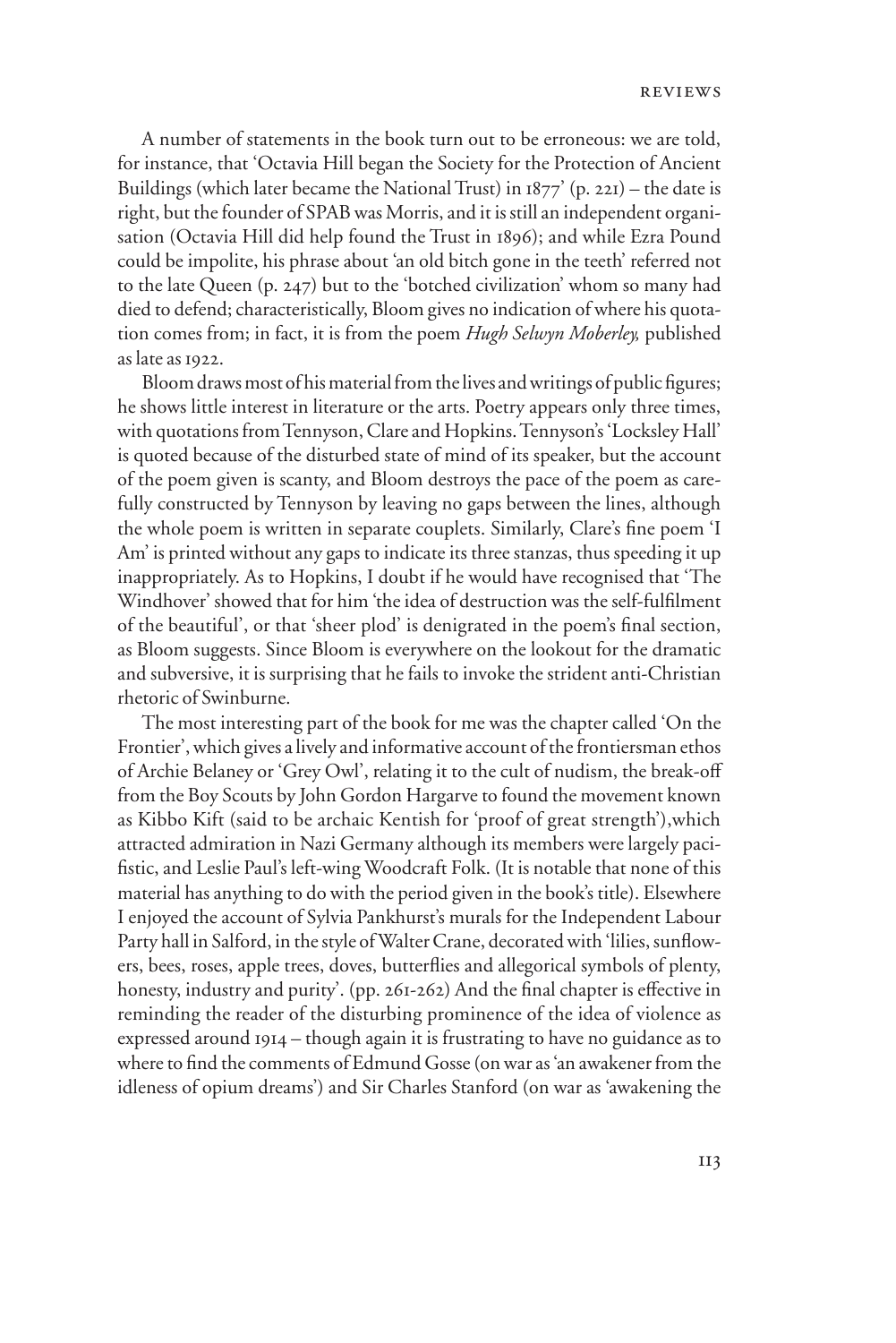highest forces of musical art') that are quoted so tellingly. All in all, regrettably, *Victoria's Madmen* is a rushed work of popular history of which neither the author nor the publishers can be proud.

*Peter Faulkner* 

Hermione Lee, *Penelope Fitzgerald: A Life*, London: Chatto & Windus, 2013, 508 pp., 63 plates. Hbk, £25. ISBN 9780701184957.

This is the first biography I have read of someone I have actually known. Penelope Fitzgerald joined the William Morris Society in 1973. Over the years she was a loyal friend of the Society and she was much liked and respected. My own memories of her include standing with her on a bitterly cold day at the site of Burne-Jones's house, The Grange, in Kensington, to watch a blue plaque being unveiled. In 1982 she edited Morris's only novel, the unfinished *Novel on Blue Paper*, and of course her greatest and most lasting contribution to Morris studies is her biography of Burne-Jones, published in 1975. Penelope combined a scholarly concern for exactitude with a novelist's sensibility, producing what is as much the portrait of a marriage and of a remarkable woman, Georgiana Burne-Jones, as a biography of an artist. Though she is best known now for her fiction, Penelope was a fine biographer, and books on the Knox brothers, and the poet Charlotte Mew, were to follow.

What then would she have made of her own biography? Hermione Lee writes that 'perhaps self-deceivingly, I have felt while writing this book that she might not have disapproved of me as her biographer – if there must be a Life – because she had liked my book about Virginia Woolf, and had been kind to me when we met'. (p. 433) I will return to that *proviso*, but let me begin by saying that, like Penelope's own biographies, this is an absorbing read: thoroughly researched, judicious, sympathetic, yet pulling no punches. It is also a visually attractive book with Penelope's own charmingly idiosyncratic drawings scattered throughout the text.

Above all, Lee sets out with great skill the ways in which the work grew out of the life. Penelope said that in her writing she aimed to be true to 'the courage of those who are born to be defeated, the weaknesses of the strong and the tragedy of misunderstandings and missed opportunities which I have done my best to treat as comedy, for otherwise how can we manage to bear it'. (p. xvii) She had plenty of this in her own life: the courage as well as the weaknesses, the tragedies, and the missed opportunities.

Penelope was the daughter of Evoe Knox, the editor of *Punch*, who was one of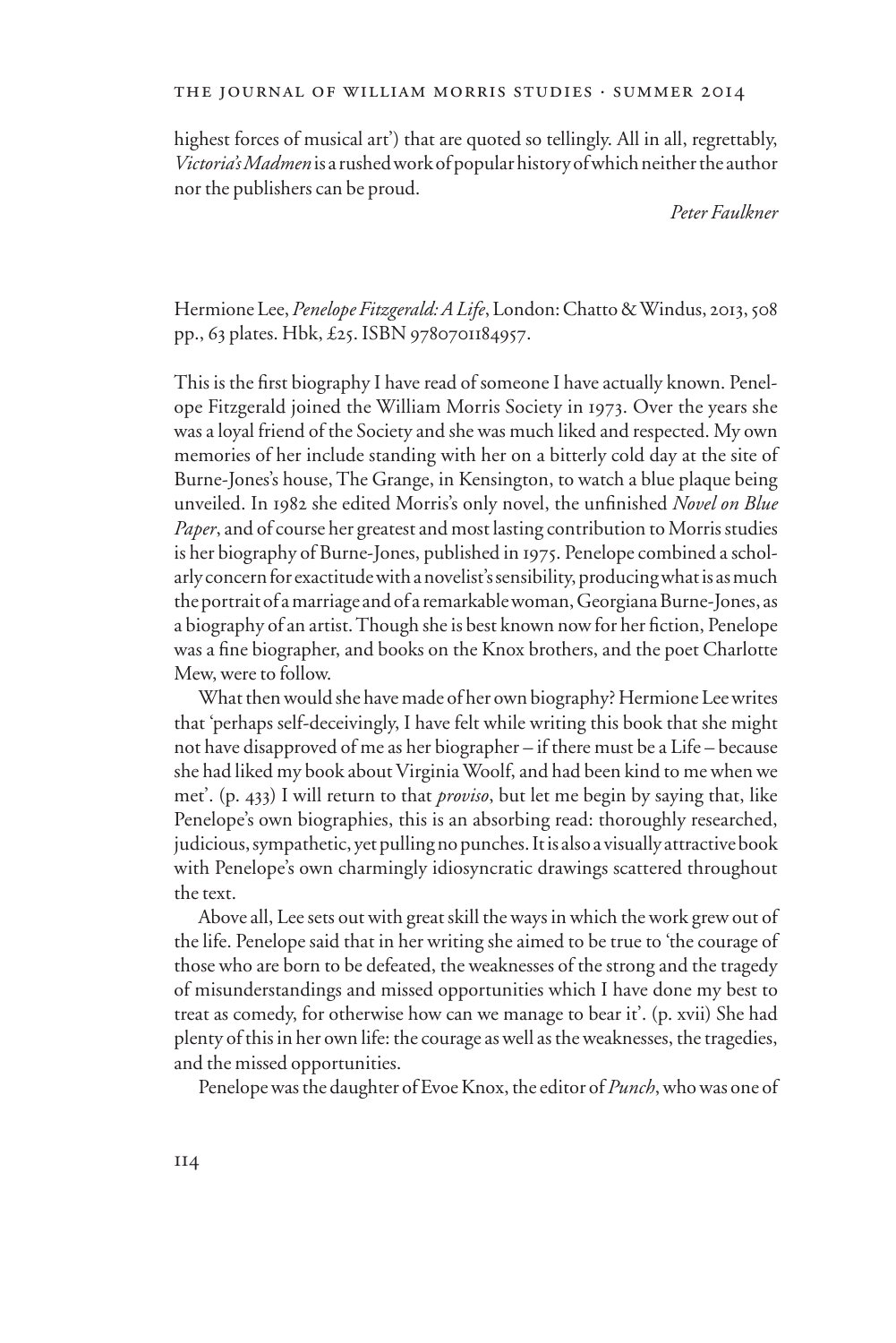four extraordinary brothers: the others were Dyllwyn, a brilliant mathematician and Bletchley Park code-breaker, Ronald Knox, a Monsignor, writer of detective stories and the most famous Roman Catholic convert in England, and Wilfred, ascetic Anglo-Catholic priest and welfare worker. Lee succeeds in creating a more nuanced picture of the Knoxes than was possible for Penelope in her biography of the brothers. Highly talented, the family was also highly competitive and unforgiving of failure. This heritage was a mixed blessing, as Lee points out, and part of the pain of Penelope's difficult middle age must have come from knowing how far she had fallen short.

Yet it had begun so well for her. At Oxford, she seemed effortlessly brilliant, a golden girl of whom much was expected. A fellow student at Somerville commented that 'Everyone else wrote [essays] at length, but Penelope Knox wrote one paragraph and that was enough' and, as Lee comments, 'It would always be enough'. (pp. 56-57) She got a First. Soon after she graduated the war began. After a spell with the Ministry of Food, she joined the BBC and after the war ended reviewed books and did some script-writing for the BBC. Penelope herself expected that she would write fiction. 'Women, if they possibly can, *must* write novels', she said in a review of a novel by Elizabeth Taylor in 1947. (p. 88) But her literary career petered out and her first novel, *The Golden Child*, did not appear until 1977, when she was sixty-one. What went wrong?

It is tempting to say that she married the wrong man. There was an unrequited love – Penelope never divulged his identity – and a hurried war-time wedding to a dashing young Irish officer and barrister, Desmond Fitzgerald. The early years of her marriage were occupied by attempts to get and stay pregnant. Her first baby died soon after birth and she suffered numerous miscarriages before the birth of her first son, Valpy, in 1947. Two girls, Tina and Maria, followed. No doubt these were busy years, but the real problem lay with Desmond, who had come back from the war with what would now be diagnosed as post-traumatic stress disorder, and began drinking heavily. Their marriage was dogged by money problems and finally in 1962 Desmond was caught forging signatures on cheques. He escaped prison, but was disbarred and forced to leave his Chambers. He spent the rest of his working life as a clerk in a travel agent's. Penelope worked at several jobs as a teacher to make ends meet. In her Burne-Jones biography she writes: 'The fact that Morris, Burne-Jones and Rossetti could live through those days and months and maintain such a convincing everyday life will only seem strange to those whose marriage has experience no crisis'. (p. 223) Yet her marriage endured and when Desmond died aged 59 in 1976, she wrote to an old friend that it was a 'dreadful blow … the truth is that I was spoilt, as with all our ups and downs Desmond always thought that everything I did was right'. (p. 237)

But for a writer no experience is wasted and of no-one is that truer than Penelope Fitzgerald. Sensibly Lee breaks with chronological order and discusses the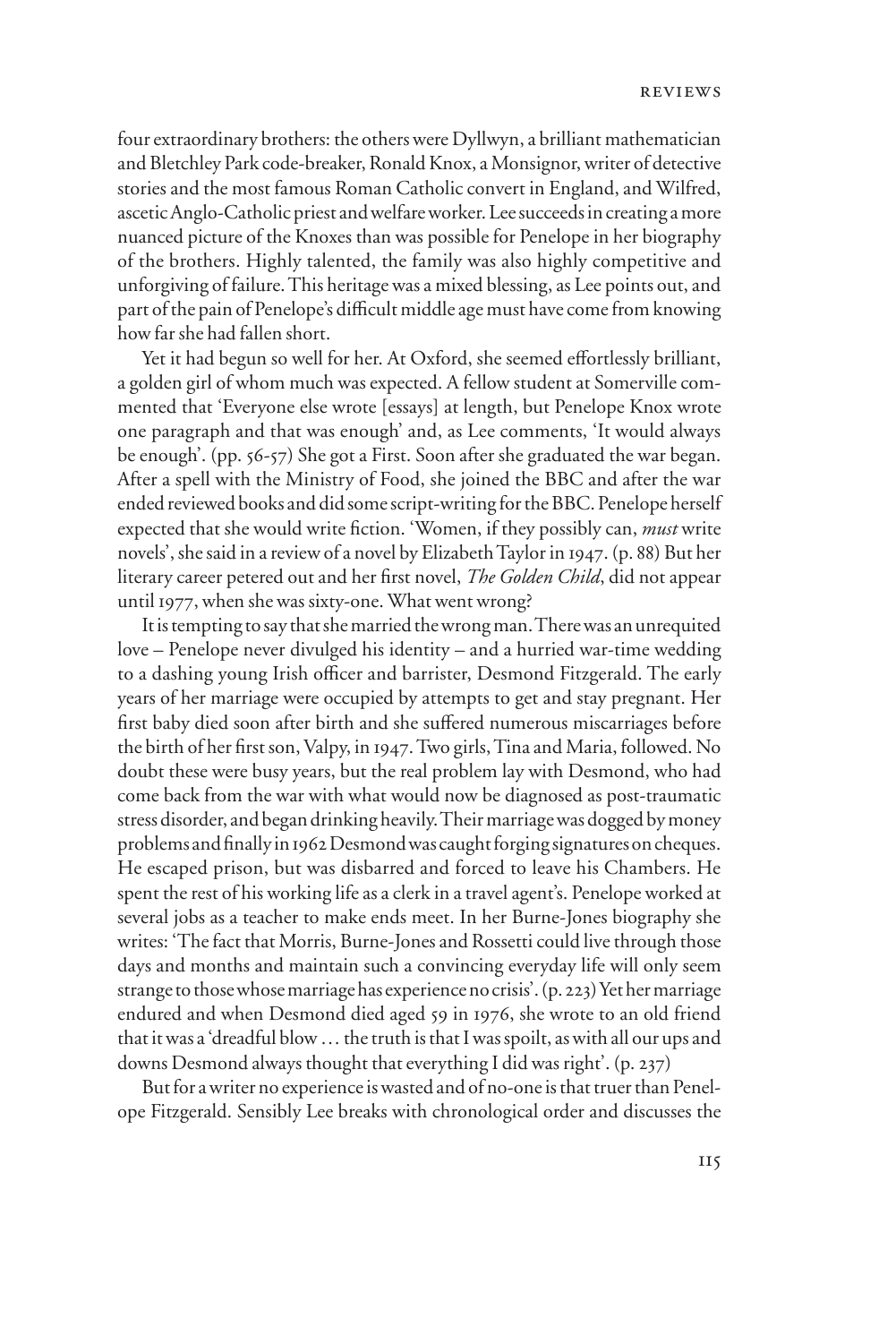#### the journal of william morris studies . summer 2014

novels, *Human Voices*, *The Bookshop*, *OVshore*, and *At Freddie's* in the context of the events which inspired them, though the books were not published until many years later. Penelope had always been a novelist in the making. Working in the war-time BBC, leaving London with her children to run a failing bookshop in Suffolk, living on the Thames on a dilapidated barge, teaching at a stage school: these experiences provided rich material for her first four novels.

Even the teaching jobs she found demanding and exhausting were part of her long apprenticeship. Lee examines her annotated copies of her teaching texts and concludes that 'the conversations she was having with writers in her teaching books show her thinking deeply and intently about art and writing. They show how the deep river was running on powerfully, preparing to burst out'. (p. 202) The same was true of her biographies: 'the questions she asked herself about how to enter into another person's life, the melancholy and the mess of the lives she was drawn to, all fuelled her novel writing, the more so as fictions of history replaced autobiographical fictions'. (p. 263) Of those last novels, *Innocence*, *The Beginning of Spring*, *The Gate of Angels*, and *The Blue Flower*, Penelope said 'the moment comes when you have to step outside your own experience because you have used everything you want to write about and maybe many things that are too painful for you to mention'. (p. 464) Reviewers commented on the ease with which she appeared to evoke the past, but Lee shows what extraordinary pains she took with her research, whether the setting was Italy in the 1950s and earlier or Moscow in 1913. And what an extraordinary late flowering these four short novels represent. Her last novel, *The Blue Flower*, published when she was seventy-eight, gained her an international reputation.

Lee admits that 'there are many things [Penelope] did not want anyone to know about her, and which no-one will ever know'. (p. 434) Many family documents, including letters from her mother, who had died when Penelope was eighteen, were lost when their barge sank in the Thames. Her war-time letters to Desmond have not survived. But it was also Penelope's nature to be reticent and to guard her privacy. Some of those things too painful to mention included Desmond's disgrace and her relationship with her daughter-in-law. Deeply attached to Valpy, she was horrified when he became engaged at eighteen to a Spanish girl and married her as soon as he left Oxford. Lee does not gloss over Penelope's sometimes unwelcoming and unkind behaviour and she would not have been doing her job properly if she had. And Lee shows her too as an admirable person: stoical, unassuming, devoted to her children, loyal to her husband. Still, I found myself wincing from time to time and I closed the book thinking how much Penelope would have disliked her private life being laid bare. Yet she was a biographer, too, and someone to whom the truth was important. She would have understood the need for honesty.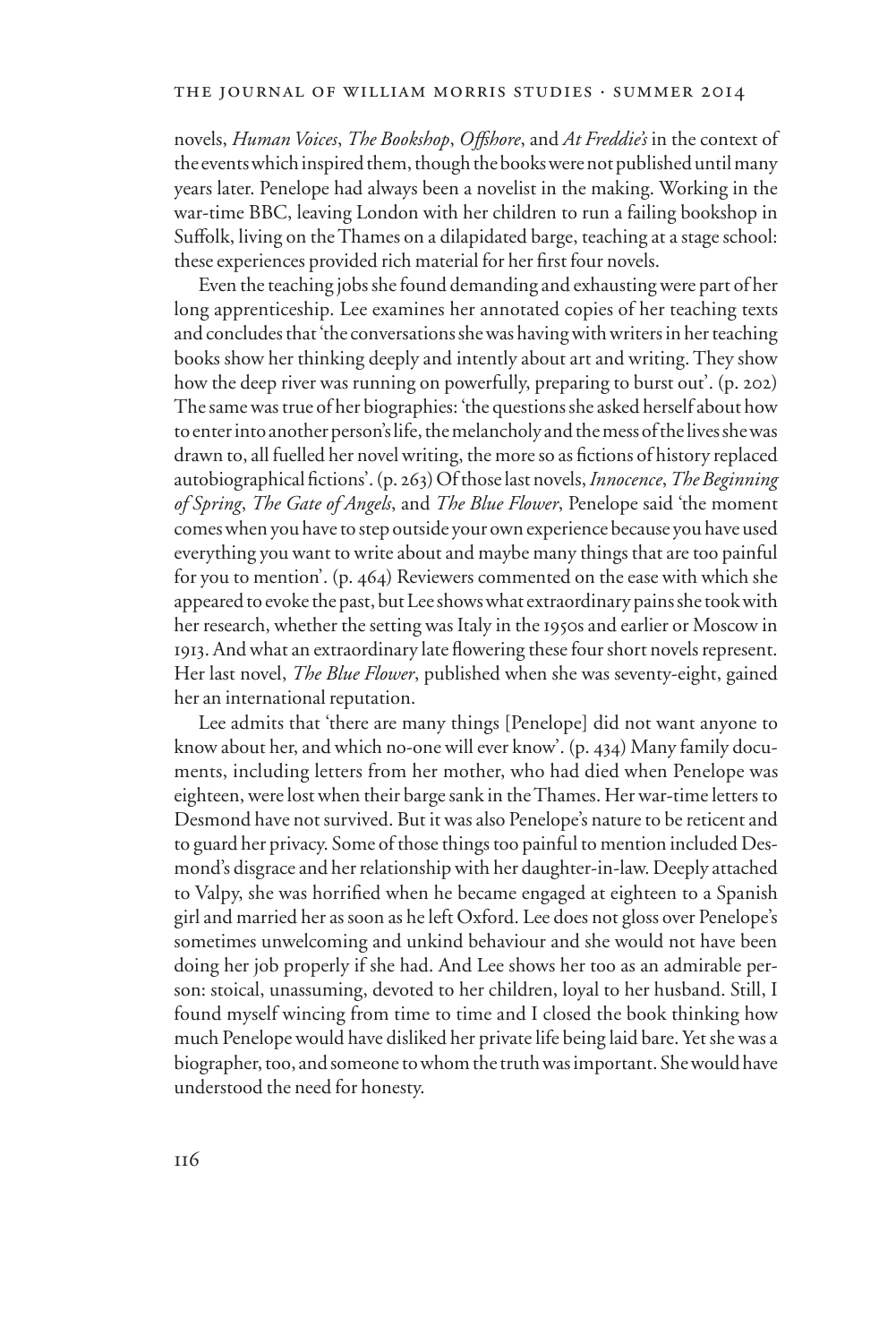So, yes, returning to that earlier proviso – if there had to be a Life – and perhaps for a writer of Penelope's stature there did have to be one - it is difficult to imagine a better one than this.

*Christine Poulson*

## Carl Levy, ed, *Colin Ward. Life, Times and Thought*, London: Lawrence & Wishart, 2013, 144 pp., £12.99. ISBN 9781907103735

This book gives the reader the impression that Ward was a thoughtful, humane and sympathetic person, but there is little here to show that he was an influential writer. Perhaps the cover, with its curious image of a yellow face on a green background – though attributed to Clifford Harper, an admired anarchist artist, and based on a photograph of Ward – helps to set a mood in which hopes and aspirations figure more strongly than achievements. In fact, the editor's claim for Ward is modest: he was 'one of the most significant thinkers and activists in the British anarchist movement in the second half of the twentieth century'. (p. 70) How many others can most of us name? By contrast, the back-cover blurb is extravagant: 'He was a prolific journalist who had a profound impact on political thought … .' It is exactly evidence for such a claim that the book fails to provide. Perhaps the fault lies with the form of the book. It is arguable that had Levy written it all, it would have been more coherent and less repetitive. As it is, we are given Levy's introductory chapter, followed by seven short chapters by different academic authors with anarchist sympathies.

The story, as it emerges – not made any clearer by the absence of a Chronology and a Bibliography, though there is a good Index – is of birth in 1924 in a Labour-supporting family in suburban Essex, and working as a teenager for the architect Sidney Caulfield, who we are told 'acted as a living link with the Arts and Crafts movement and the memory of William Morris'. (p. 8) While serving in the army in Glasgow in 1944, he discovered anarchism, which was to hold his lifelong allegiance. We are told that he took his inspiration from the great anarchists, Godwin, Proudhon, Bakunin and Kropotkin (whose influence has a chapter to itself), and later by Herzen, Gustav Landauer (who was particularly important for him), Geddes, Mumford, Buber and Isaiah Berlin. The essential conviction, which sustained him throughout his life, was that ordinary people could develop for themselves better social institutions than could be created by the State, always seen as an agent of repression. It was the job of anarchists to offer an alternative perspective and prospect. He was a witness at the trial in 1945 of the anarchist group behind *War Commentary,* and its members became his friends and collaborators.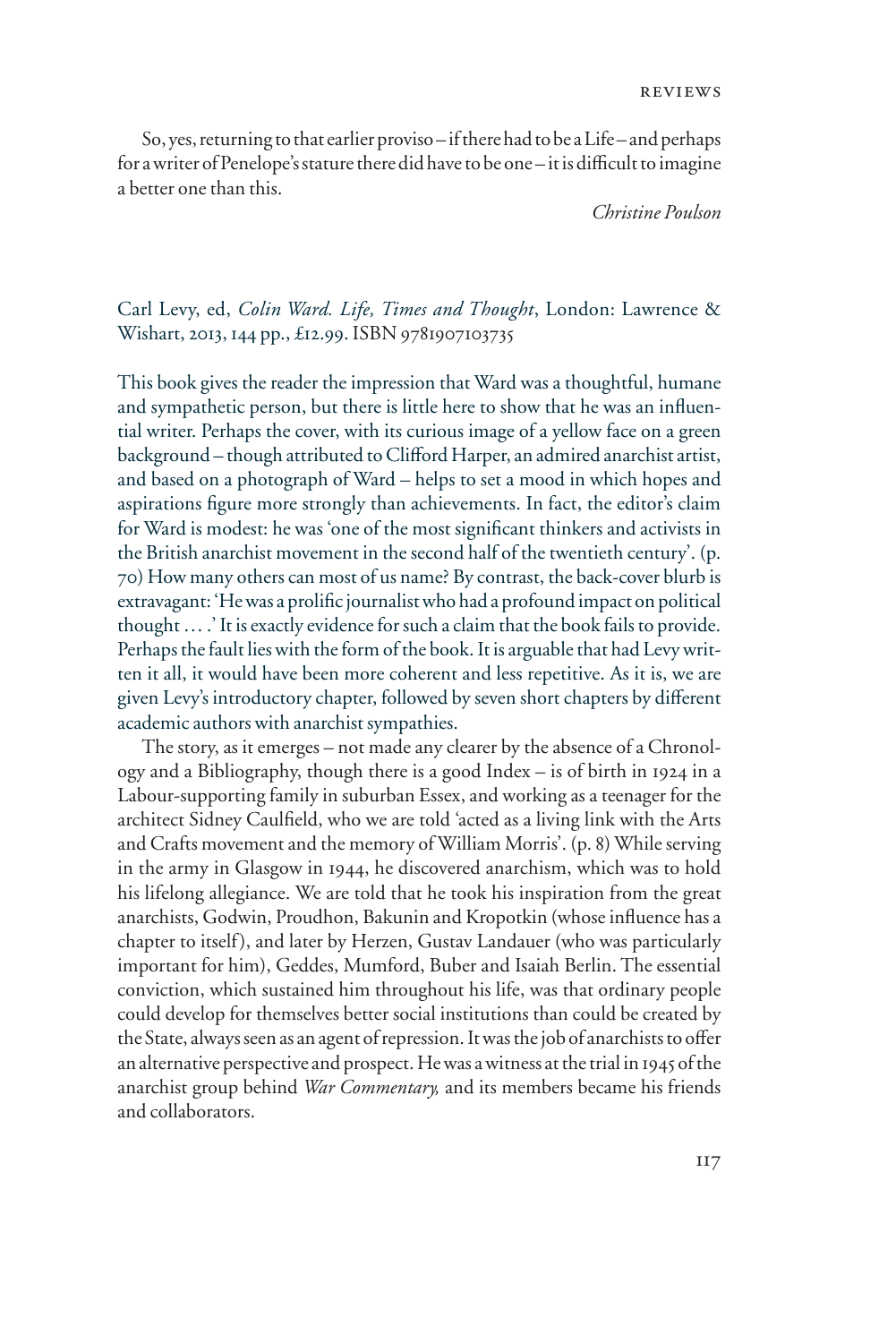During the 1950s and '60s he worked as a draughtsman for some unspecified architects involved with schools and municipal housing, but (for reasons not explained) he then retrained to teach in further education. He taught at Wandsworth Technical College, concentrating presumably on social issues, since there is no suggestion that he was ever interested in the arts – no painters, musicians or writers appear in the Index. He later became education officer for the voluntary Town and County Planning Association, founded as the Garden City Association by Ebenezer Howard, whose ideas he admired. He edited the *Bulletin of Environmental Education* for the TCPA (no dates are given for these activities). He became a prolific journalist, writing principally for *Freedom* and *Anarchy*, but also for more mainstream journals such as *New Society* and the *New Statesman.* In a lively passage from *Freedom* in 1957 Ward called upon anarchists to

develop those forms of social organisation which are the alternative to the government and authoritarian social structure … This means, by lending our support to whatever tendencies we can find towards workers' control in industry, toward local autonomy in social affairs and public services, towards greater freedom and responsibility for the young, towards everything that makes for more variety, more dignity and quality in human life. (p. 42)

Pietro Di Paola, who quotes this passage, also tells us that Ward was aware that anarchists were not successful in winning over potential sympathisers such as members of CND, 'because of the incapacity to formulate and offer anarchist alternatives in the most important fields of life'. (p. 46) This he clearly aimed to do in *Freedom* and more widely; but how far did he succeed? David Goodway – in a lucid discussion of the relation between the ideas put forward in the 1960s in *Anarchy* and in the *New Left Review* – draws attention to the fact that, after the Labour landslide of 1945, anarchists became 'very isolated indeed' in their hostility to the government's 'nationalisation and welfare legislation'. (p. 57) This point is developed by Carissa Honeywell in her account of the ideas Ward put forward when he was appointed as Visiting Centenary Professor in the Department of Social Policy at the LSE in 1995-6. These included a severe critique of the Welfare State as developed by the Labour government, and of Council Housing: 'We took the wrong road to welfare', he argued, by creating a state-administered system following on from the Fabian-influenced minority report of the Royal Commission on the Poor Law in 1909. 'The great tradition of working-class self-help and mutual aid was written off, not just as irrelevant, but as an actual impediment, by the political and professional architects of the welfare state'. He envisaged instead 'a welfare society of socially embedded economic relationships'. (p. 89)

In a lively passage he expressed his fundamental preference for voluntary to State action, with reference to Victorian society, using italics to underline the contrast: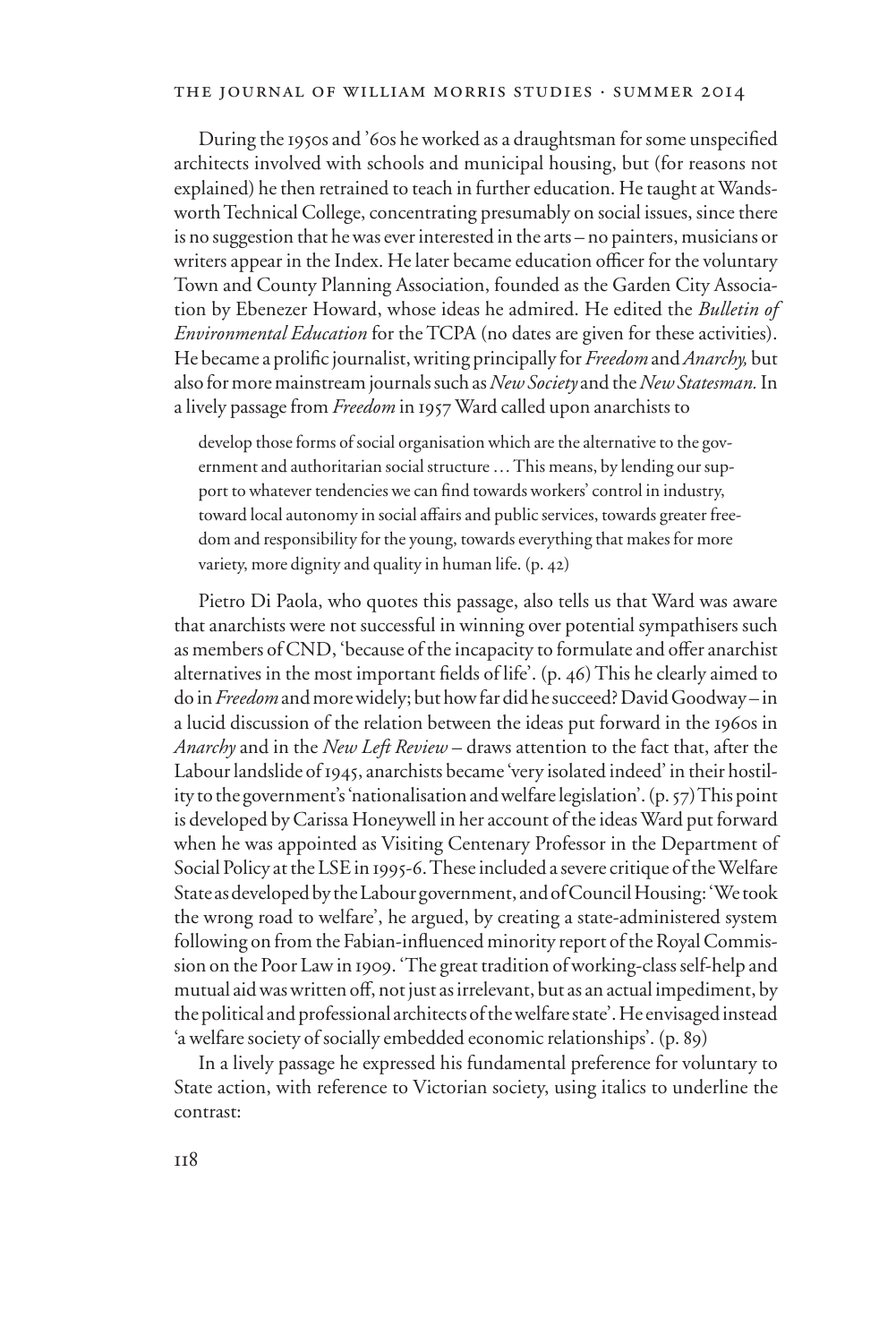When we compare the Victorian antecedents of our public institutions with the organs of mutual aid in the same period, the very names speak volumes. On the one side the Workhouse, the Poor Law Infirmary, the National Society for the Education of the Poor in Accordance with the Principles of the Established Church; and the other, the *Friendly* Society, the Sick *Club,* the *Co-operative Society,* the Trade *Union.* One represents the tradition of fraternal and autonomous associations springing up from below, the other that of authoritarian institutions directed from above. (p. 94)

This is undoubtedly appealing, and the argument that state action can result in dependency needs to be faced, but what Honeywell, like the other contributors to this book, fails to do is to give any idea of the effects of Ward's arguments on his audience or his colleagues or, when they were published in 1996 in the form of the book *Social Policy: An Anarchist Response,* on the books' readers. There must have been reviews, but these are not mentioned, and no idea is given of whether they were taken up in any way in the Labour movement*.* Perhaps they appealed more to Conservatives, but of that we hear nothing either. Honeywell summarises Ward's position: 'Ward offers a model of social policy that separates the public sphere from top-down ideologies of social provision'. (p. 103) She concludes that Ward's work is relevant to the 'pressing' present need now for 'the left-wing reclamation of mutualist and self-help welfare idioms from the free market right, and from the theoreticians of the "Big Society" '. (p. 104) But she gives no indication as to if or where this might be happening.

Robert Graham gives a clear account of Ward's ideas about anarchism and social organisation, suggesting that he believed that 'given a common need, a collection of people will, by trial and error, by improvisation and experiment, evolve order out of the situation'. (pp. 112-113) We are told that he 'provided extensive evidence that workers' control of industry is entirely feasible', (p.113) with a reference to his book *Anarchy in Action*, but offers no account of why the very idea has disappeared so completely from recent politics in this country. Graham was encouraged by the Zapatistas in Mexico during the 1990s, the 'Battle of Seattle' in 1999 and Arab Spring of 2011, suggesting that Ward had paved the way for the 'resurgence of anarchism in the twenty-first [century]'. (p.  $114$ ) But has this occurred? Not as far as I can see.

Stuart White's final chapter on social anarchism and lifestyle anarchism, distinguishing varieties of anarchism that the often-quoted Murray Bookchin claimed were incompatible, argues that Ward had, in his conciliatory way, shown that this was not the case and that a bridge could be built. He was thus able to offer a 'balanced perspective' which, for White, helped to make Ward's work 'a major and stimulating contribution to anarchist, and wider progressive, thought'. (p. 131) Similarly, Peter Marshall describes Ward as 'a determined sower of anar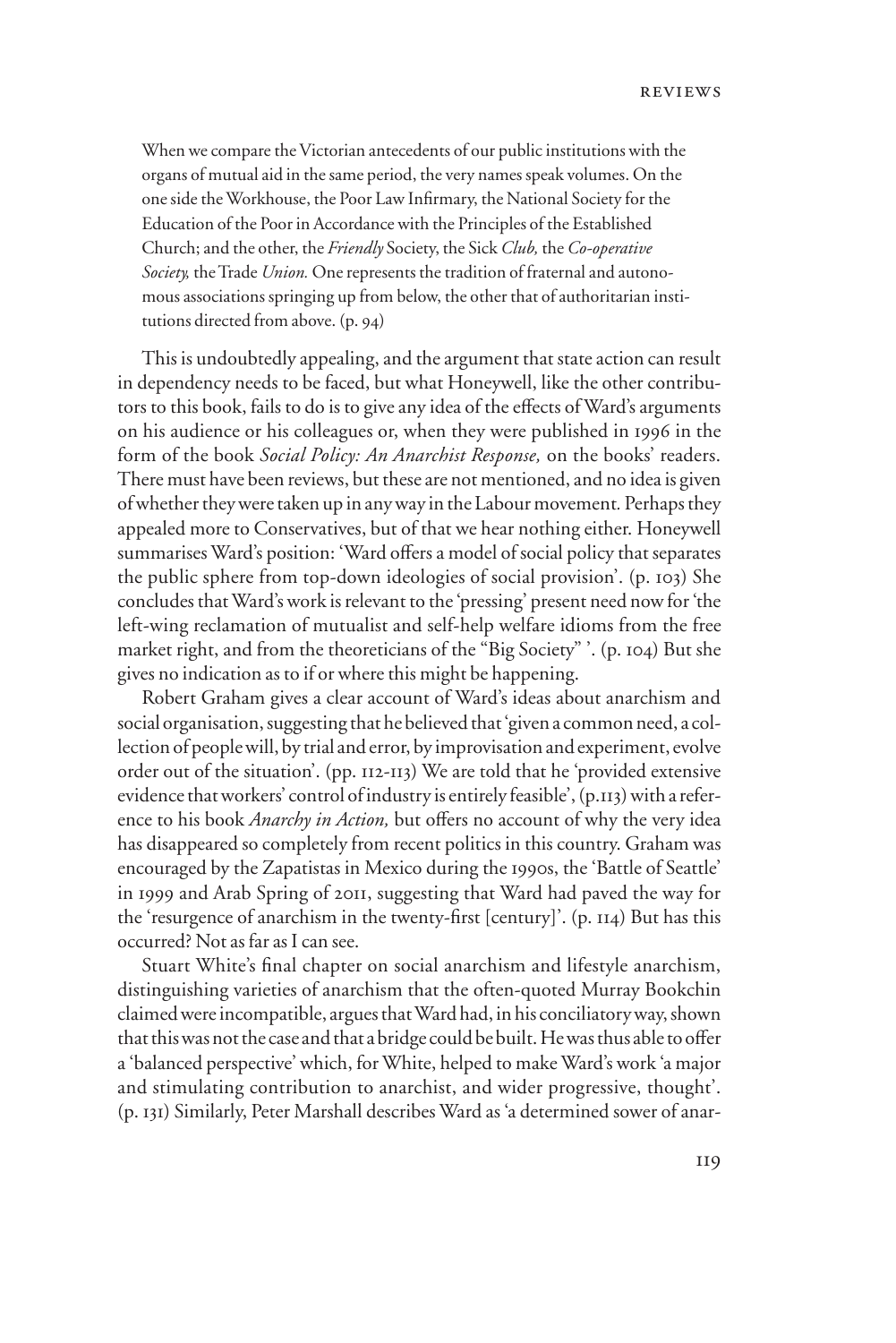chist ideas in many fields and one of the most influential anarchists since the Second World War'. (p. 20) But these claims lack force because no evidence is offered at any point that Ward had any influence in any of the policy areas about which he wrote. How were his works received? We are left to guess.

How good a writer was Ward? None of the contributors tells us except in the most general terms. Levy found Ward's 'strangely foreign and exotic language ... alluring to an American' – he did not know what 'adventure playgrounds' were, and could not understand why squatters did not get their heads 'staved in by a billy club'– and enjoyed being introduced to 'interesting names' like Landauer, Comfort and Buber. Thus he judges *Anarchy* to have been 'a wonderful journal'. But is personal testimony like this enough? A piece of what seemed to me good writing is quoted from an article on 'Anarchism and the Informal Economy' in 1986; in it, a craftsman is imagined

sitting in his shop with a copy of William Morris's *Useful Work versus Useless Toil*  on the workbench, his hammer in his hand, and his lips full of brass tacks, his mind full of liberating his fellow workers from industrial serfdom in a dark satanic mill. (p. 108)

This is an appealing if rather backward-looking picture – especially when preceded by a criticism of 'a Big Brother State with a responsibility to provide a pauper's income for all and an inflation-proof income for its own functionaries'. It would be nice to think that Ward often wrote like this, but little evidence is given on this matter. Ward's numerous books, often co-authored, include *Anarchy in Action* (1973) as to which of these are most worth reading today. Overall, therefore, though it contains many interesting ideas, this book strikes me as a missed opportunity.

*Peter Faulkner*

Rosalind Williams, *The Triumph of the Human Empire. Verne, Morris and Stevenson at the end of the world*, Chicago and London: The University of Chicago Press, 2013, 416 pp, Hbk \$30, E-book \$18. ISBN10: 0226899551.

According to the publisher's website, this book has been widely well-received, but I am sorry to report that I found it an immensely frustrating read. The author's overall mission – she is professor of the history of science and technology at MIT – is to review the artistic predicaments facing three authors – Jules Verne, Morris, and Robert Louis Stevenson – at the close of the nineteenth century, and also the closing of 'the frontier', and of the Earth's limits, which are said by then to have been fully explored, hence finally establishing Francis Bacon's 'Human Empire'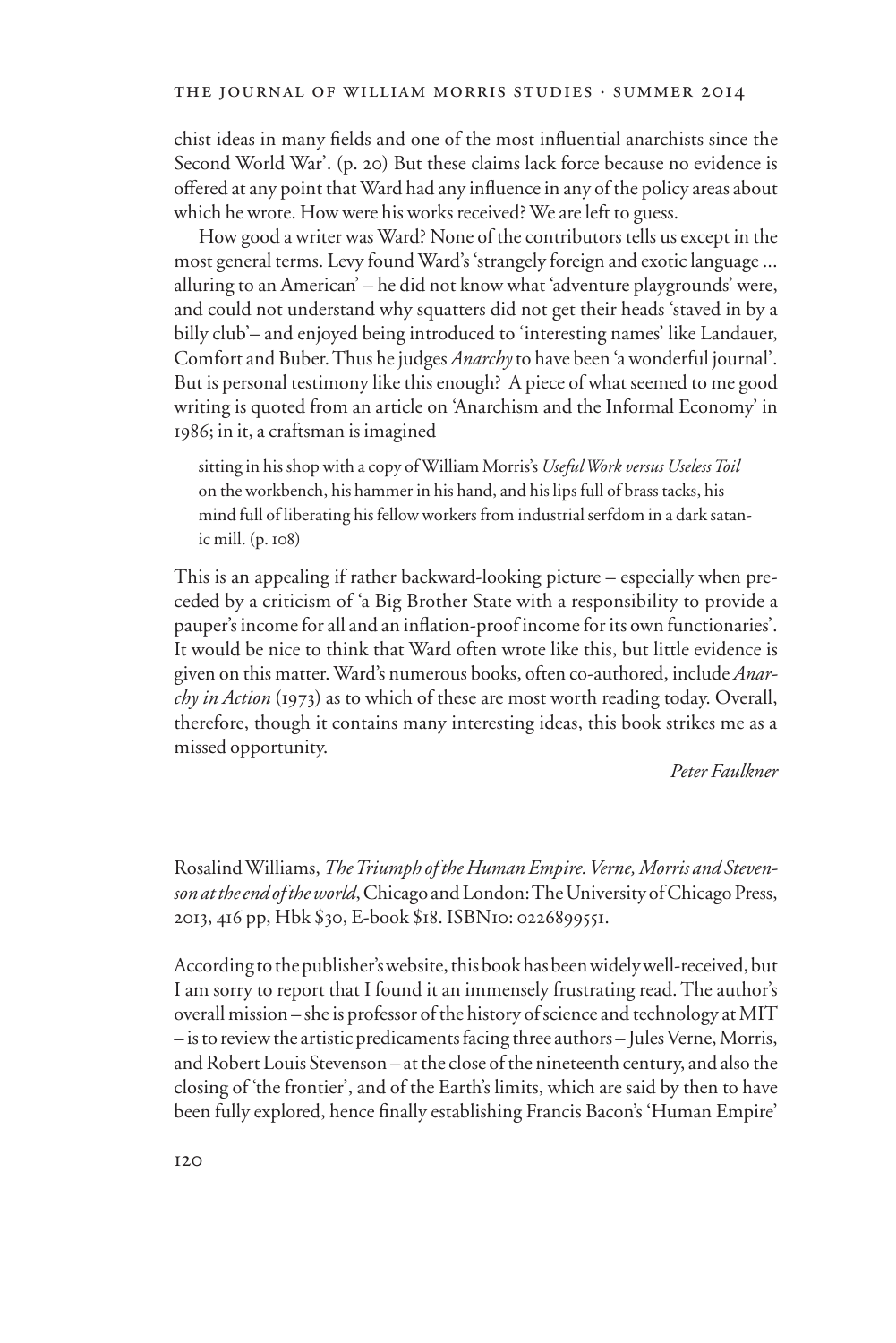of *The New Atlantis*, and of the title. A factor uniting these authors' work is said to be that in order to cope with an increasingly modernising world, in which ordinary life is 'no longer "realistic" ', they each of them retreated from realism into romance. A second factor also said to unite them, is that they each 'repeatedly' left the land for water, and that they all grew up, and lived, around the shores of the North Sea, and therefore need to be understood as 'regional' writers.

Searching for similarities between such a disparate trio seems to me a hazardous exercise, and one whose inherent dangers I am not sure the book has escaped. Verne, for example, has always struck me, and, I suppose, everyone else, as an arch moderniser who eulogised technology, and who indeed invented 'hard', 'techie' science fiction with its obsession with powered machines. Although apparently he sometimes pointed out the disadvantages of rapid change – for indigenous, tribal and other pre-modern societies, whose causes he then championed – his remedy for *their* predicament was an enlightened colonialism, and the dragging of pre-modern peoples into the modern world. His own politics were conservative libertarian. In contrast, 'apart from the desire to produce beautiful things, the leading passion' of Morris's life was, as widely known, 'hatred of modern civilization', fired by 'a deep love of the Earth and the life on it, and a passion for the history' of the human past. Stevenson, although he came from the distinguished Scottish family of engineers, in contrast to Verne forsook modern technology for historical romance, and for the earthly paradise of the South Seas, but he too was no socialist.

I am less competent to comment on the first and third sections of the book – those on Verne, and on Stevenson – but when we come to Morris, there are a number of inaccuracies, and perhaps more serious, a series of obfuscations (some of which, I suspect, are intended to make Morris more 'accessible') which are the root of my frustration. Thus members may be interested to learn – in no particular order – that Morris was a 'folklorist'; that he was both 'an engineer', 'an entrepreneur and innovator' (which makes him sound like James Dyson), and a 'manufacturer of consumer goods'; that he was a 'Little Englander'; that at many points in his life he expressed views which would now be regarded as 'unenlightened at best'; that he could easily be called 'a revolutionary conservative', or (according to Fiona MacCarthy, apparently) a 'conservative radical'; that he was 'no more interested in socialist theory than in literary theory' (in which he was also 'disinterested'; *sic*); that his reputation today rests largely on his late books and his invention of modern fantasy fiction (yet another author who has not heard of 'Morris the Green'); and perhaps most serious, that by the end of his life Morris had concluded that 'neither poetry, nor romance, nor the decorative arts, nor socialism, could do much to keep modern civilisation from devouring ... the Earth'. *News from Nowhere*, meanwhile, is depicted 'as more like a farewell to paradise than a description of one' ('more an elegy than a utopia'), and as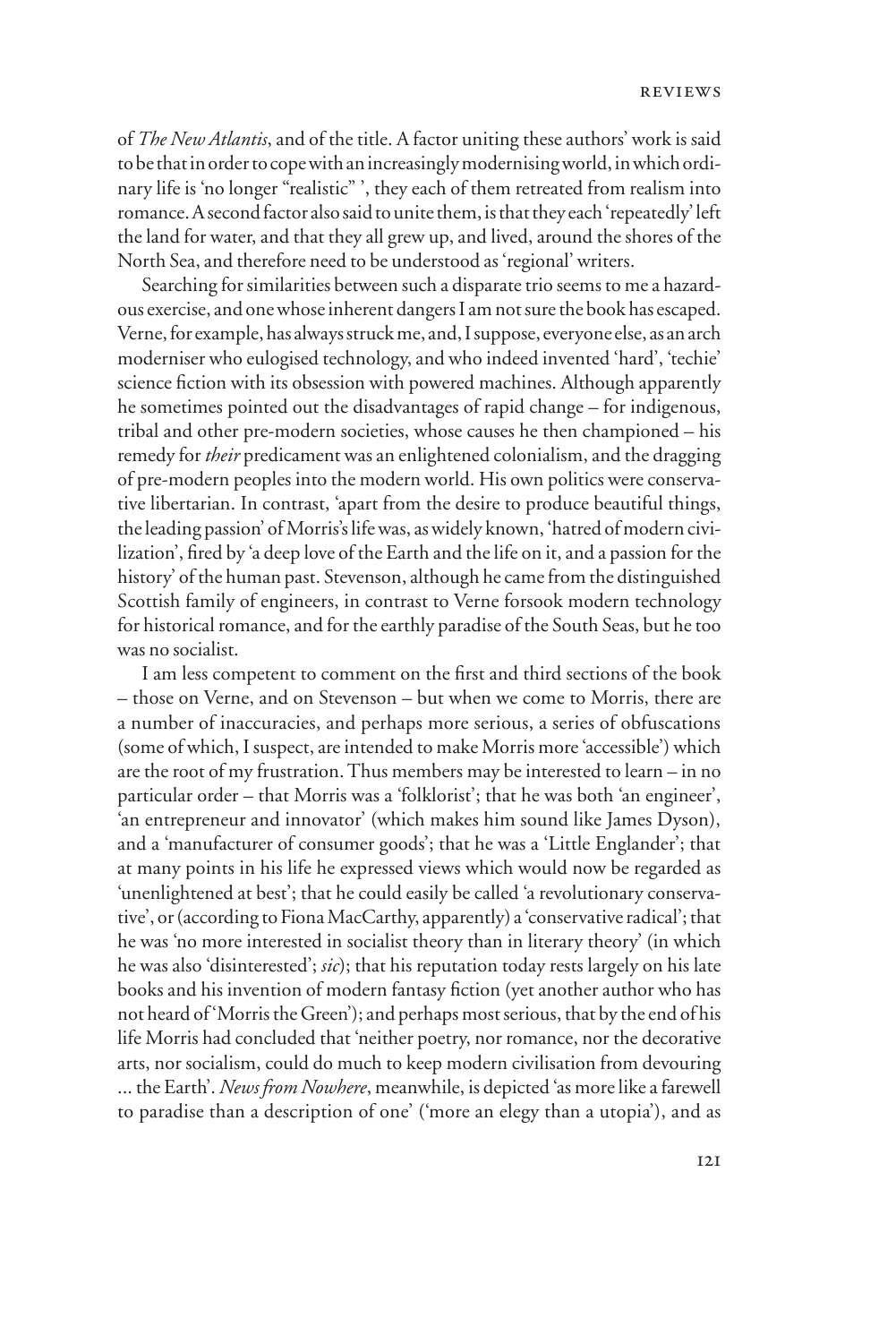'hardly utopia, but neither is it dystopia'. In fact, according to the author, it is an 'alienated' utopia.

There are also many inaccuracies: for example, that Kelmscott House is a 'three-story' house 'upstream of the Thames embankment', lying just 'downstream' of London's first suspension bridge; that Morris was educated 'west of London' (well, in the sense that San Francisco is 'west of London', I suppose, yes); that Morris's school at Marlborough is 'near Swindon' (not in any socioeconomic sense, it ain't!); that 'Kelmscott Manor House' (*sic*) is in 'rural west England'. More generally, the North Sea does not include the Irish Sea or the Celtic Sea; the climate of the North Sea region is not 'rainy' (that would be the weather, as this year we all know all too well), but 'humid'; the Italian Alps are not 'more or less' in the same location as the German forests of the Wolfings; the steep slopes up and down which Morris rode his pony in Iceland were probably not composed of 'shale' (a deep-ocean, sedimentary deposit), but of 'scree' (i.e. frost-shattered rock, in this case, volcanic); that a *jökulhlaup* is caused by melting ice, not by volcanic activity; that Iceland *was* inhabited by human beings before its 'discovery' by the Norse (although only by Irish monks, whom the Vikings chased away); that the *Althing* is indeed *one* of the earliest-known expressions of democratic self-government, but may not pre-date the Greek *polis*, the Iroquois League, or egalitarian Neolithic villages. And (perhaps most important for understanding the point of the entire story) the emaciated, worn-out, ragged old man who touches his hat to Guest at the end of *News from Nowhere* is clearly *not* part of Nowhere, but of the capitalist world to which Guest – although he does not quite know it yet – *has already returned*.

Such deficiencies (the above list is not exhaustive) are a great pity, because the book does contain much information which may be of interest to Morrisians. For example, during the 1860s, Verne began writing *Paris in the Twentieth Century*, an 'exaggerated version of the Second Empire' only published long after his death. Here, the city has become a port, connected to the sea by a canal 140 km long, 70 m wide, and 20 m deep. Ocean liners with thirty masts and fifteen chimneys (still powered by a mixture of steam and sail, then?) draw up alongside the quays. There are also 'fax-like' machines used to send information, a giant analog computer for keeping accounts, driverless trains on the Metro, and 'gazcabs' running silently on the roads. However, under a kind of 'global cooling', a new Ice-Age has begun – eerily Verne assigns the beginning of this trend to the winter of 1961/2, just twelve months prior to one of the coldest winters of the real twentieth century – and the starving city is now a frigid waste-land controlled by 'unrelenting capitalistic and political bureaucracies'. Such 'steam punk' dystopias are nowadays two-a-penny, of course, but Verne's is surely one of the earliest. But his strategy of projecting current trends into the future, is much more that of Bellamy than of Morris.